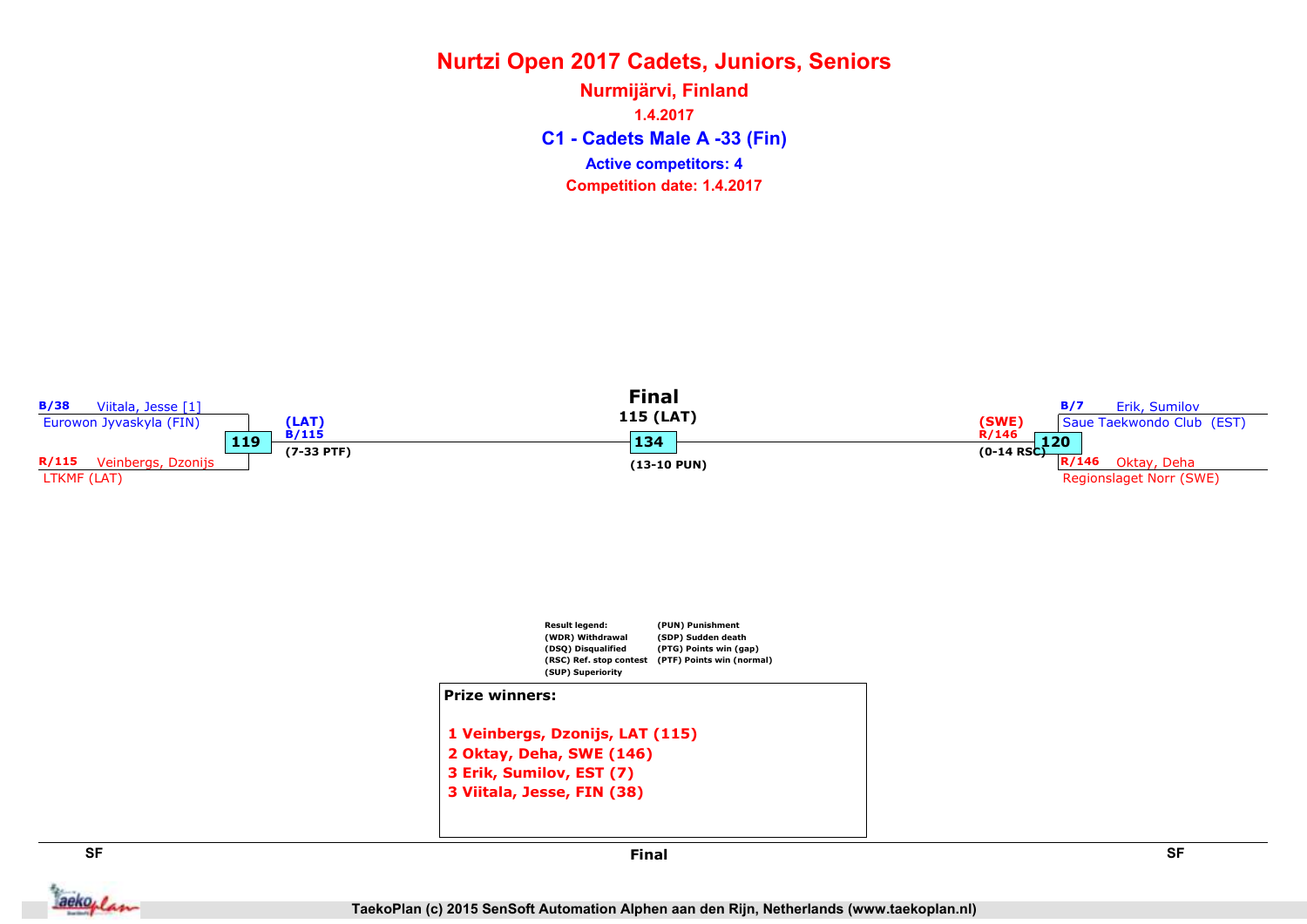C1 - Cadets Male A -37 (Fly) Nurmijärvi, Finland 1.4.2017 Competition date: 1.4.2017 Active competitors: 7

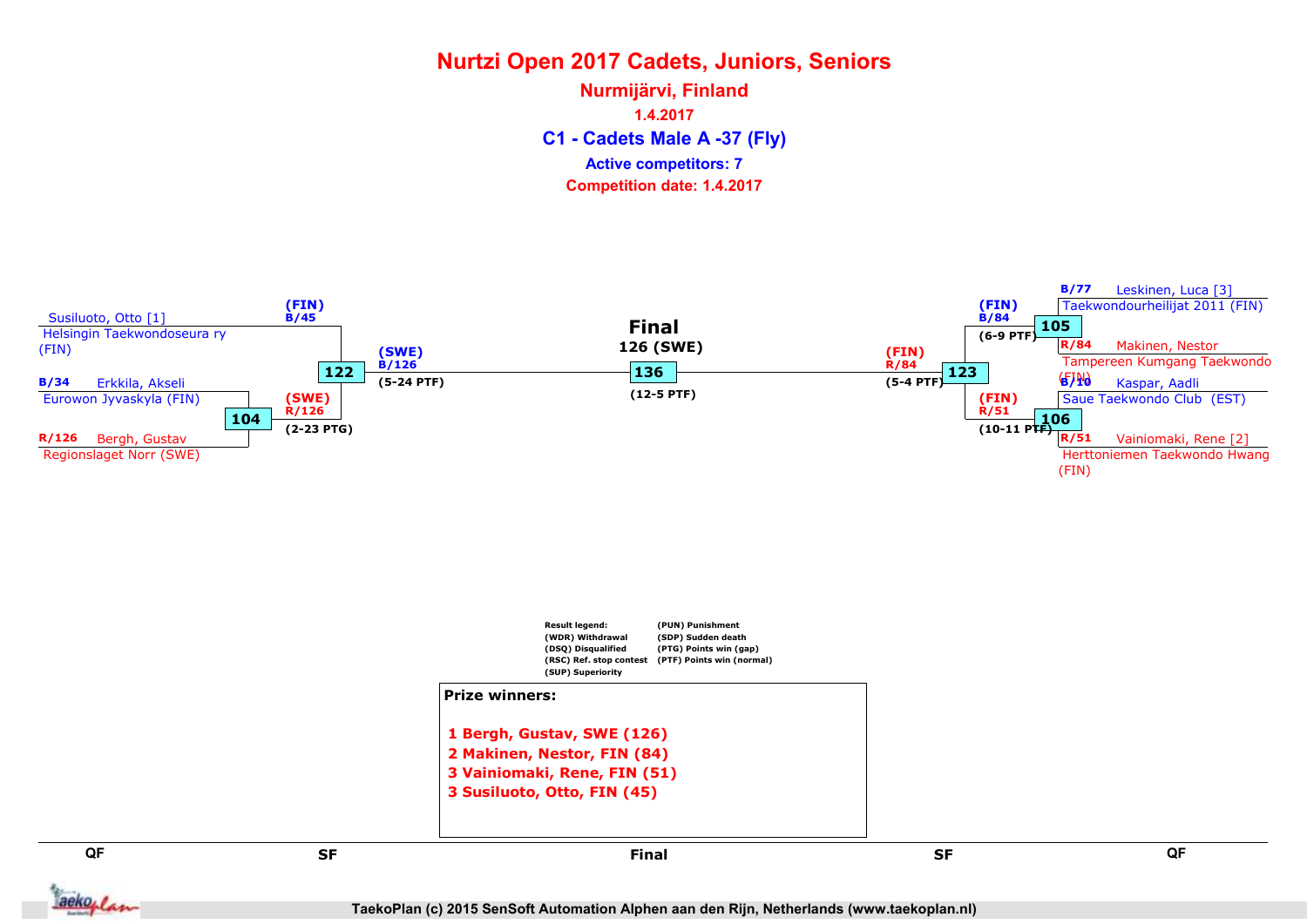C1 - Cadets Male A -41 (Bantam) Nurmijärvi, Finland 1.4.2017 Competition date: 1.4.2017 Active competitors: 8



**Jackoplan** 

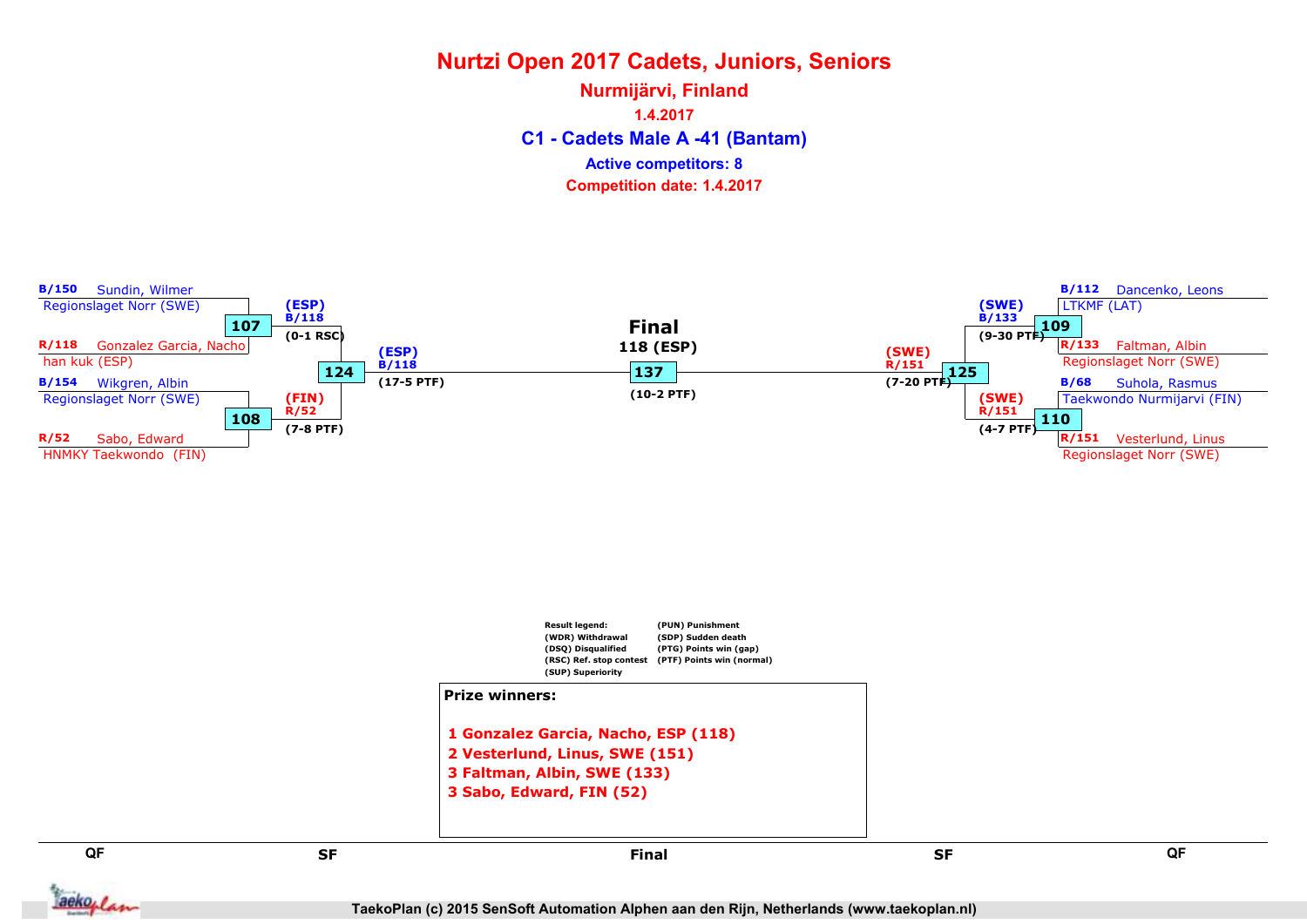## C1 - Cadets Male A -45 (Feather) Nurmijärvi, Finland 1.4.2017 Active competitors: 11





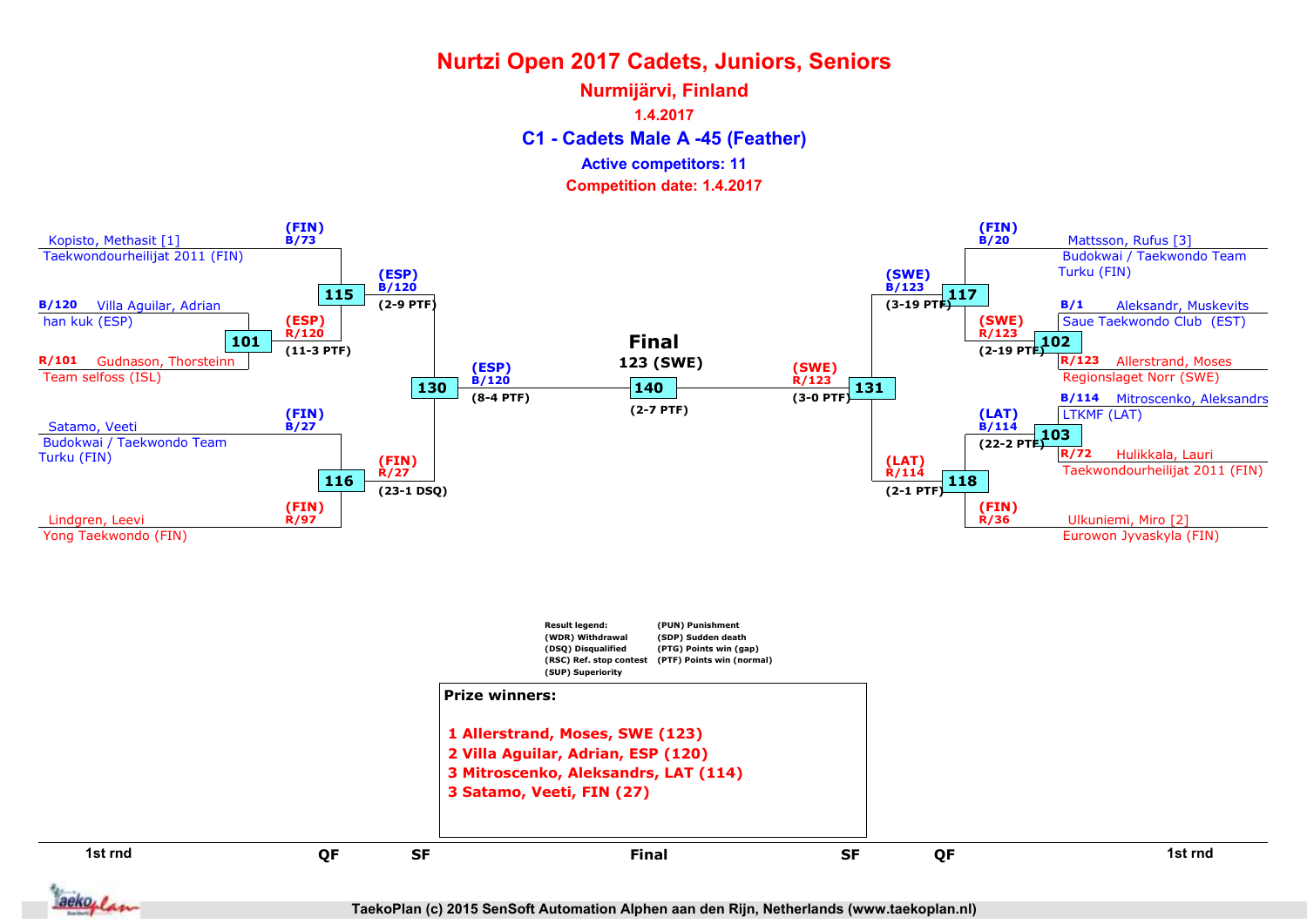C1 - Cadets Male A -49 (Light) Nurmijärvi, Finland 1.4.2017 Competition date: 1.4.2017 Active competitors: 5

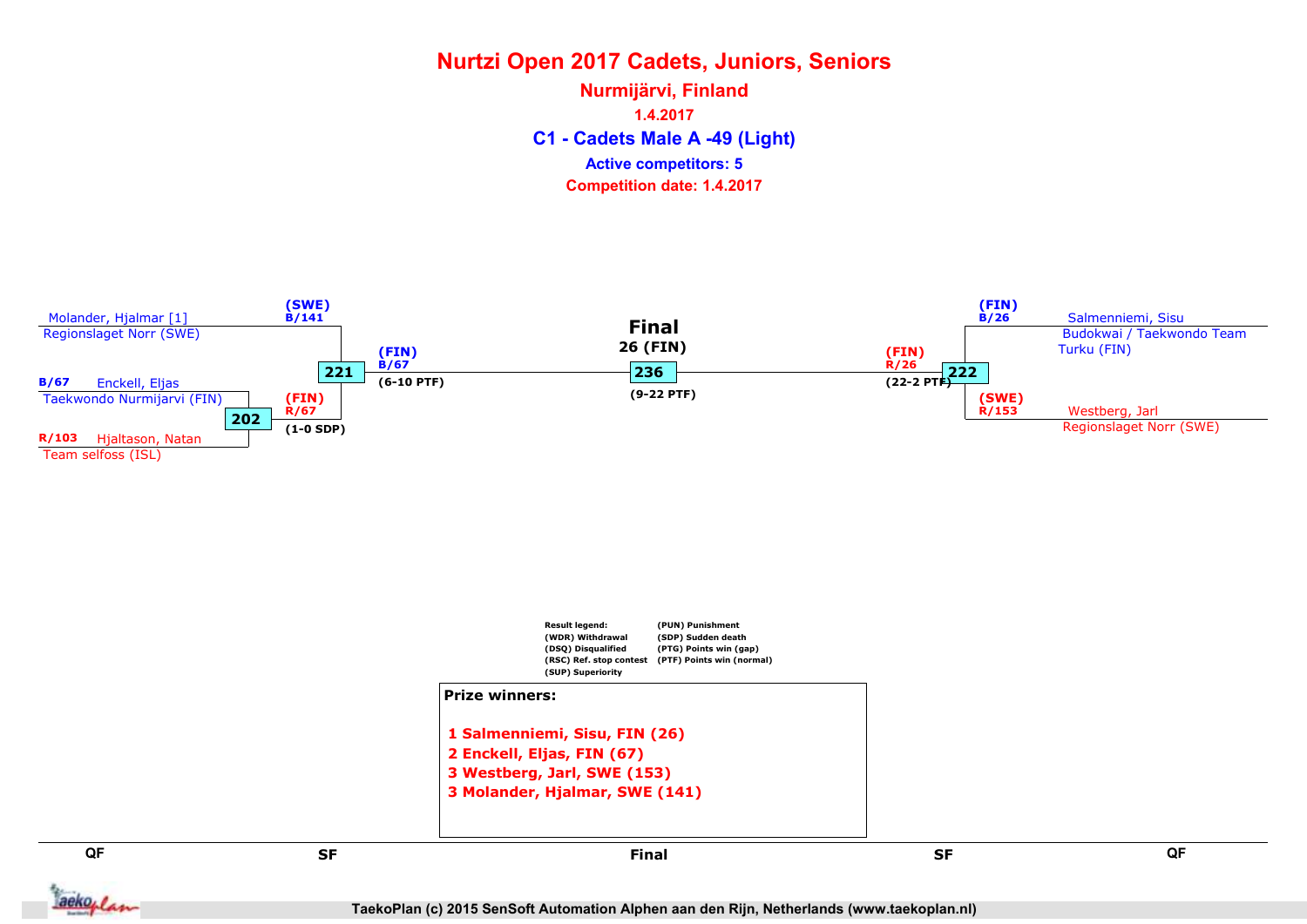C1 - Cadets Male A -53 (Welter) Nurmijärvi, Finland 1.4.2017 Competition date: 1.4.2017 Active competitors: 2

| 63 (FIN)                  |              |                           |
|---------------------------|--------------|---------------------------|
| B/63<br>Halenius, Jimi    | 132          | R/54 Ulvila, Tuukka       |
| Porvoon Taekwondoseura ry |              | Keravan Taekwondoseura ry |
| (FIN)                     | $(28-7 PTG)$ | (FIN)                     |



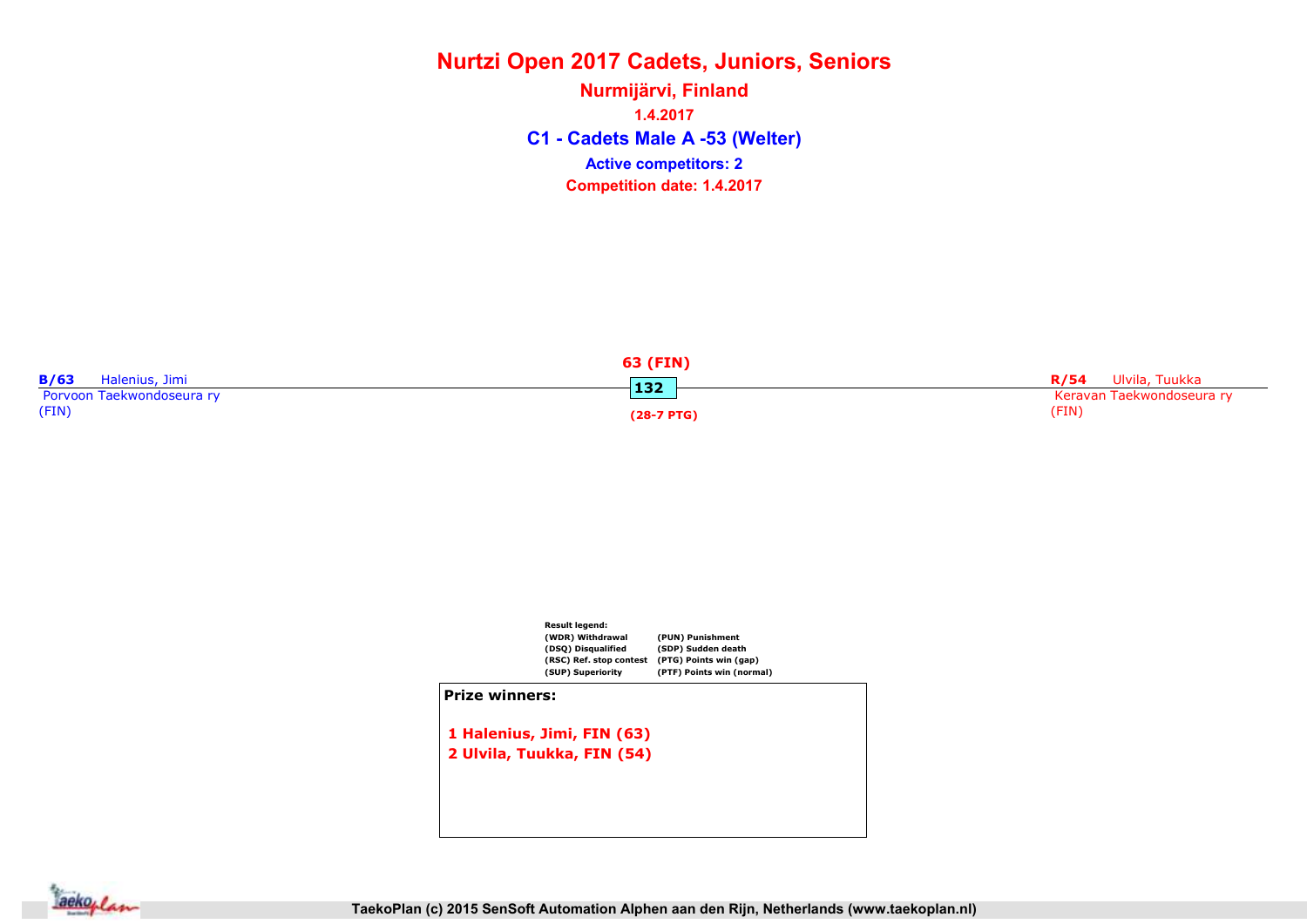### Nurtzi Open 2017 Cadets, Juniors, Seniors C1 - Cadets Male A -65 (Light heavy) Nurmijärvi, Finland 1.4.2017 Competition date: 1.4.2017 Active competitors: 3



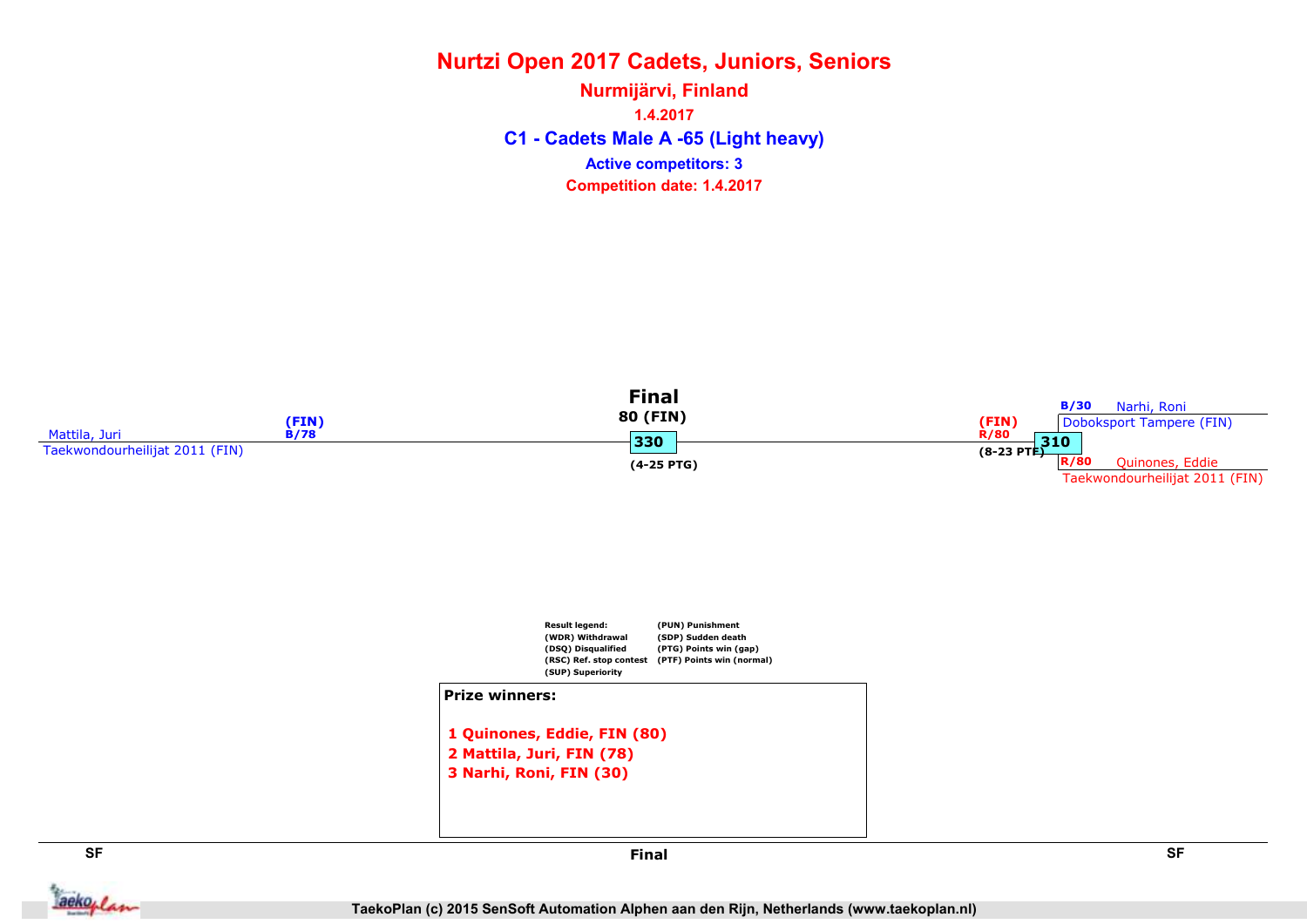C1 - Cadets Female A -33 (Fly) Nurmijärvi, Finland 1.4.2017 Competition date: 1.4.2017 Active competitors: 7

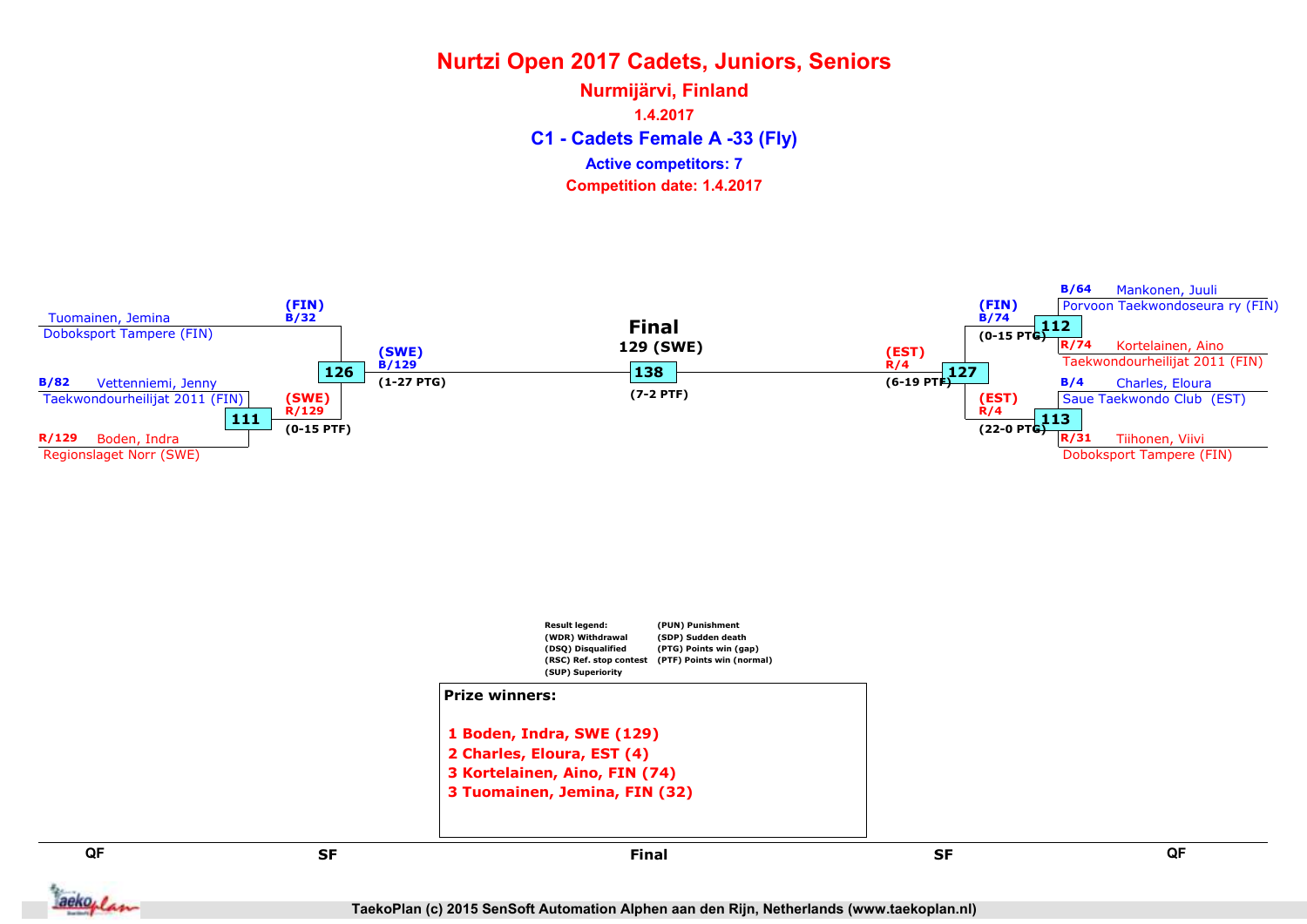C1 - Cadets Female A -41 (Feather) Nurmijärvi, Finland 1.4.2017 Competition date: 1.4.2017 Active competitors: 5

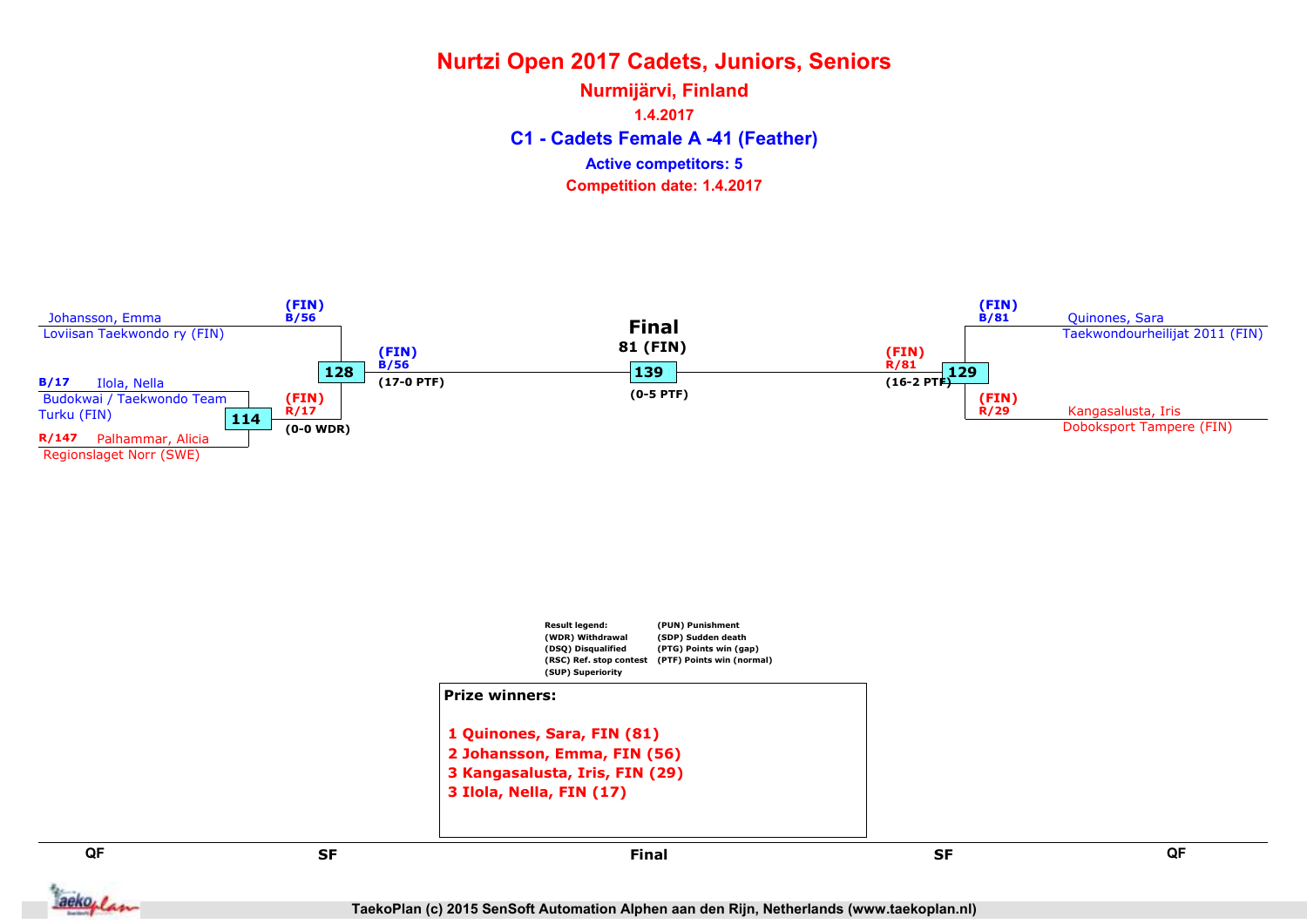C1 - Cadets Female A -44 (Light) Nurmijärvi, Finland 1.4.2017 Competition date: 1.4.2017 Active competitors: 3



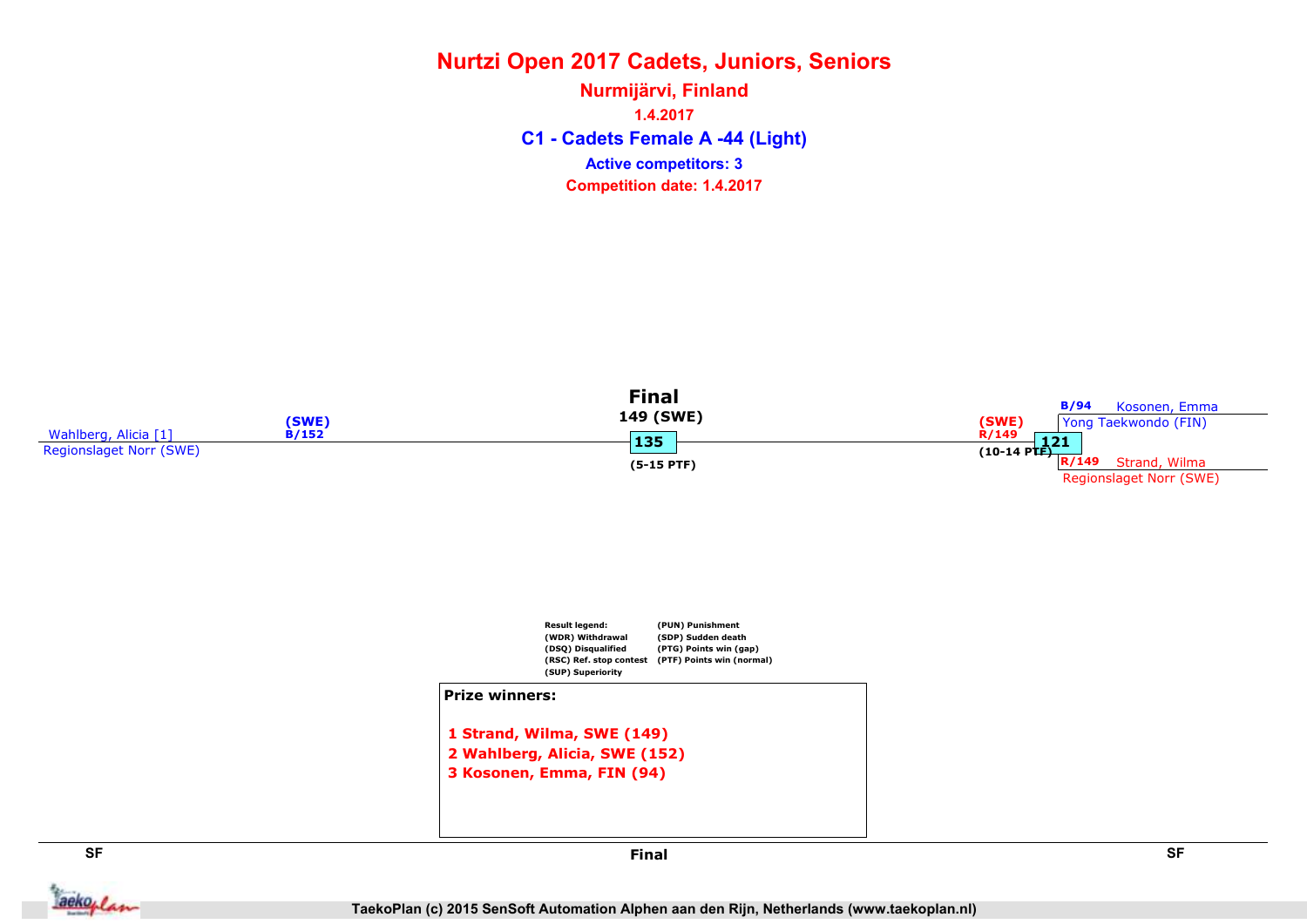### Nurtzi Open 2017 Cadets, Juniors, Seniors C1 - Cadets Female A -51 (Light middle) Nurmijärvi, Finland 1.4.2017 Competition date: 1.4.2017 Active competitors: 4

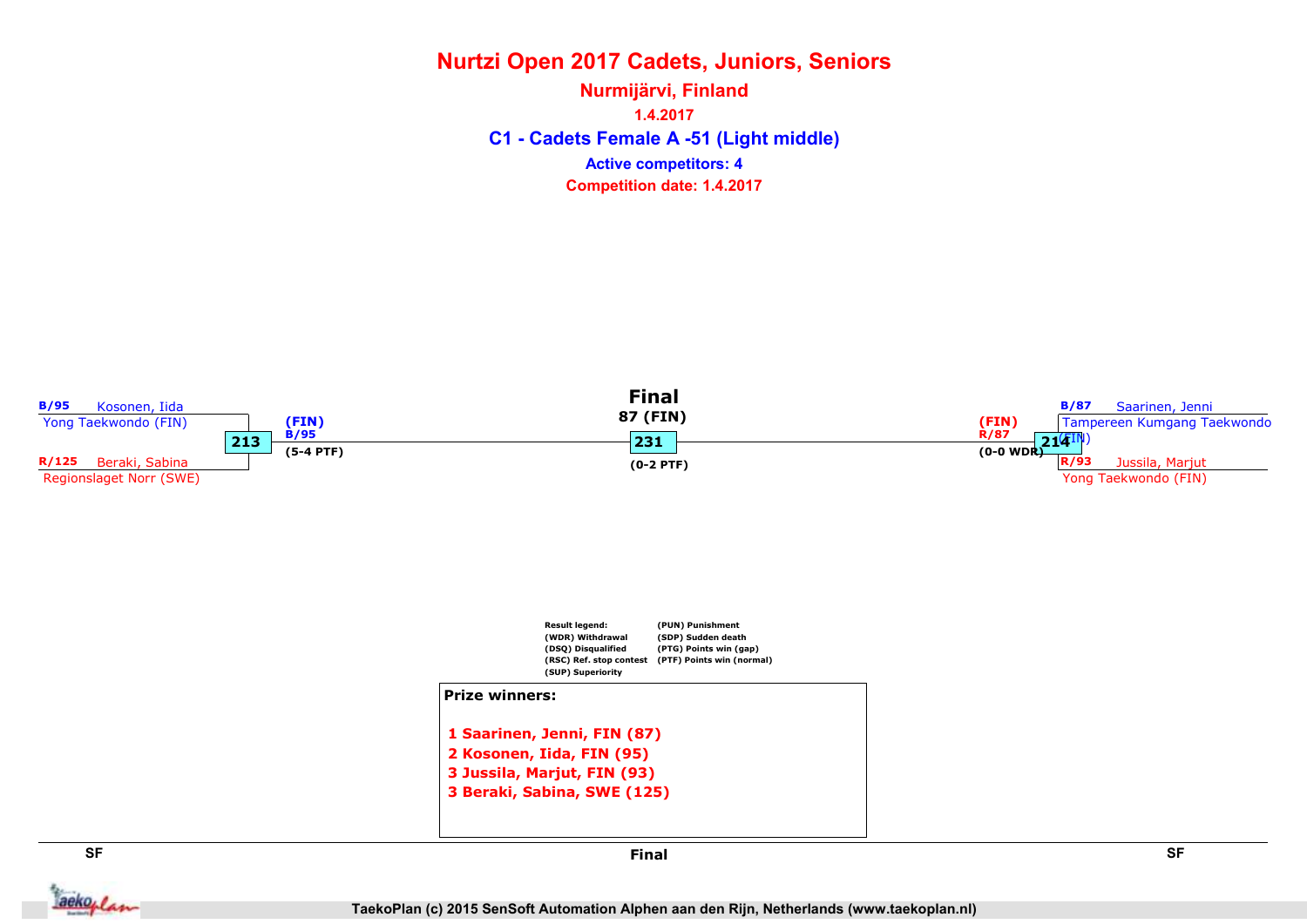B1 - Juniors Male A -48 (Fly) Nurmijärvi, Finland 1.4.2017 Competition date: 1.4.2017 Active competitors: 6

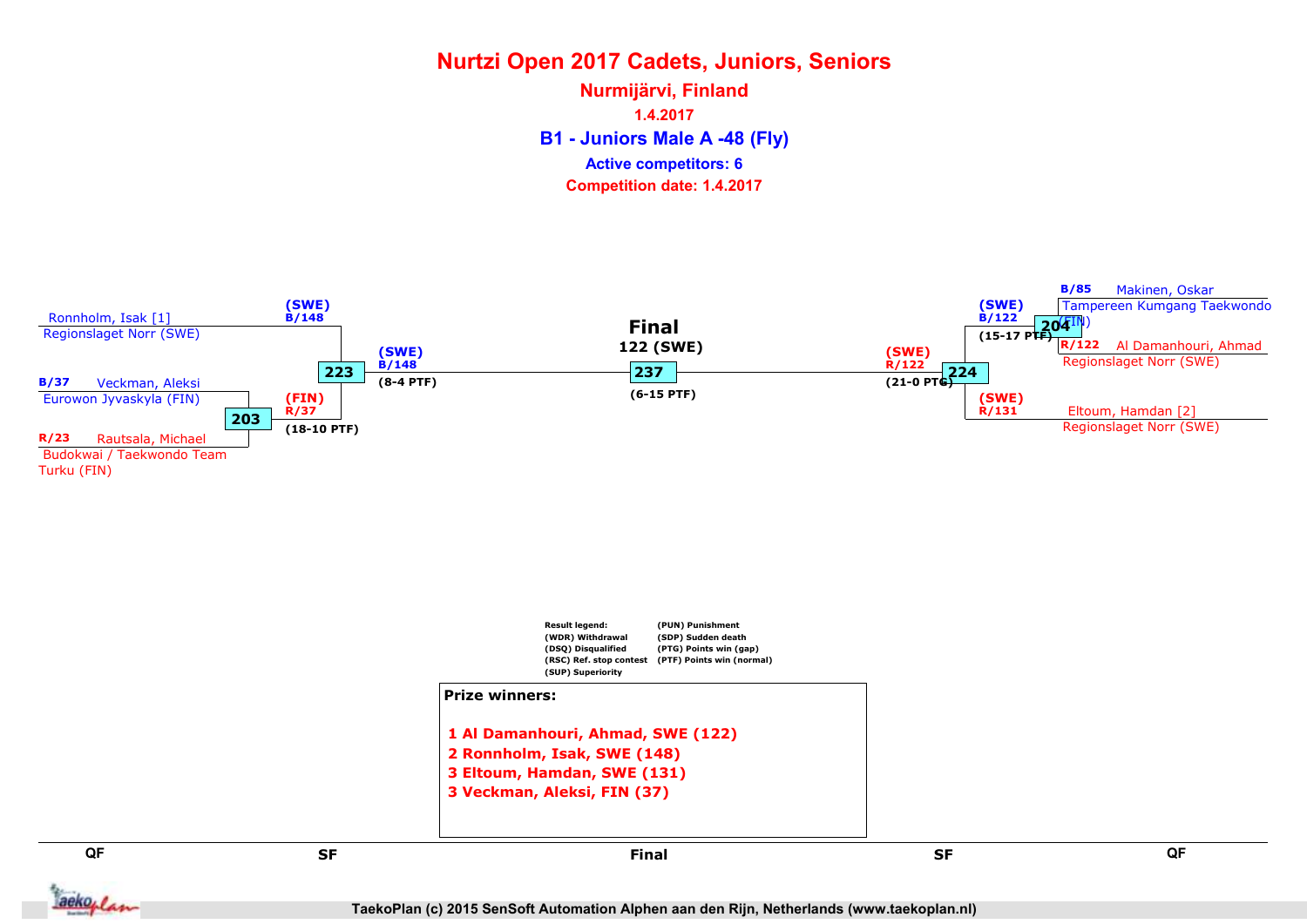B1 - Juniors Male A -55 (Feather) Nurmijärvi, Finland 1.4.2017 Competition date: 1.4.2017 Active competitors: 3



TaekoPlan (c) 2015 SenSoft Automation Alphen aan den Rijn, Netherlands (www.taekoplan.nl)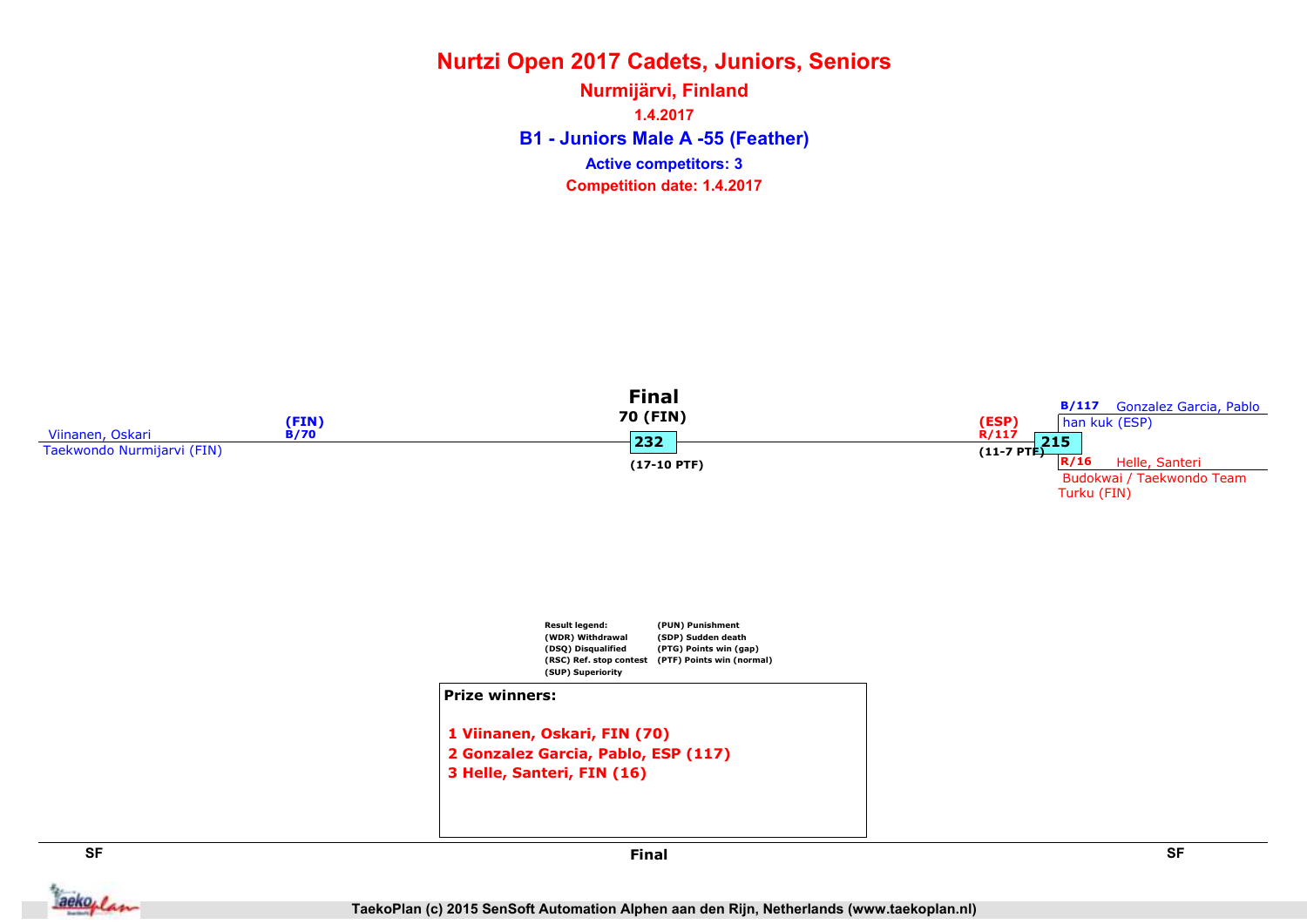B1 - Juniors Male A -59 (Light) Nurmijärvi, Finland 1.4.2017 Competition date: 1.4.2017 Active competitors: 4



aekoplan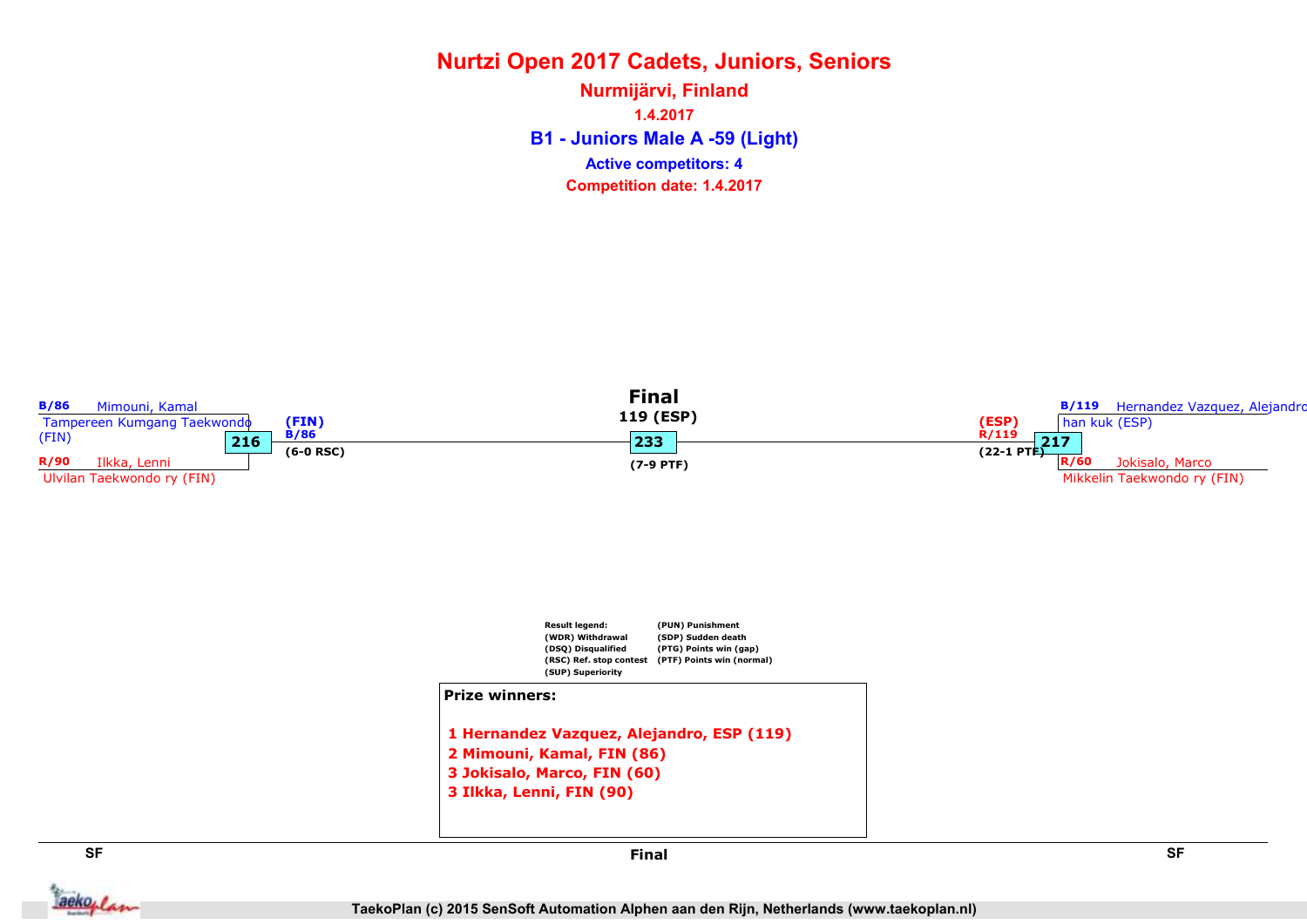### Nurtzi Open 2017 Cadets, Juniors, Seniors B1 - Juniors Male A -63 (Welter) Nurmijärvi, Finland 1.4.2017 Competition date: 1.4.2017 Active competitors: 3

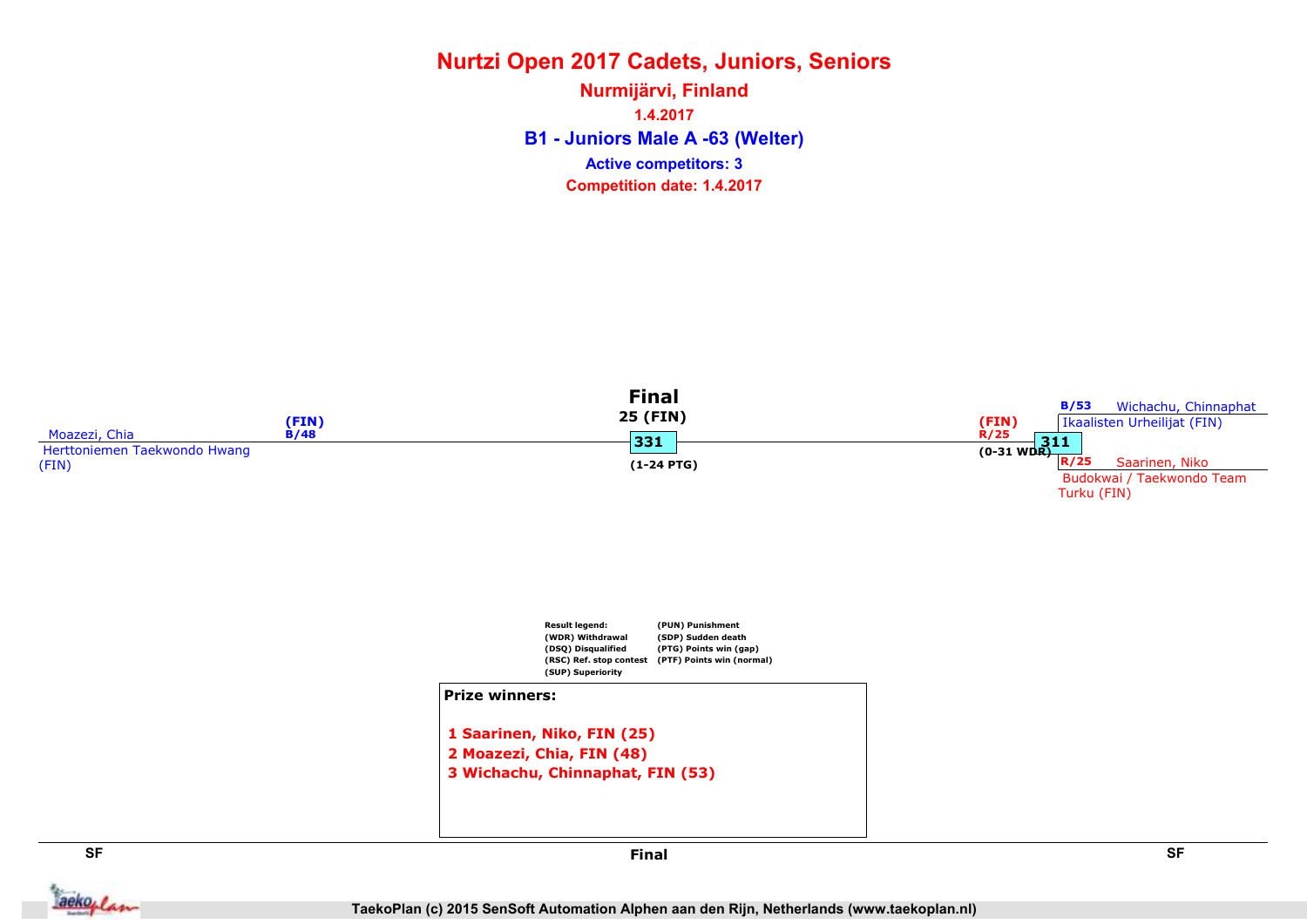B1 - Juniors Male A -68 (Light Middle) Nurmijärvi, Finland 1.4.2017 Competition date: 1.4.2017 Active competitors: 7

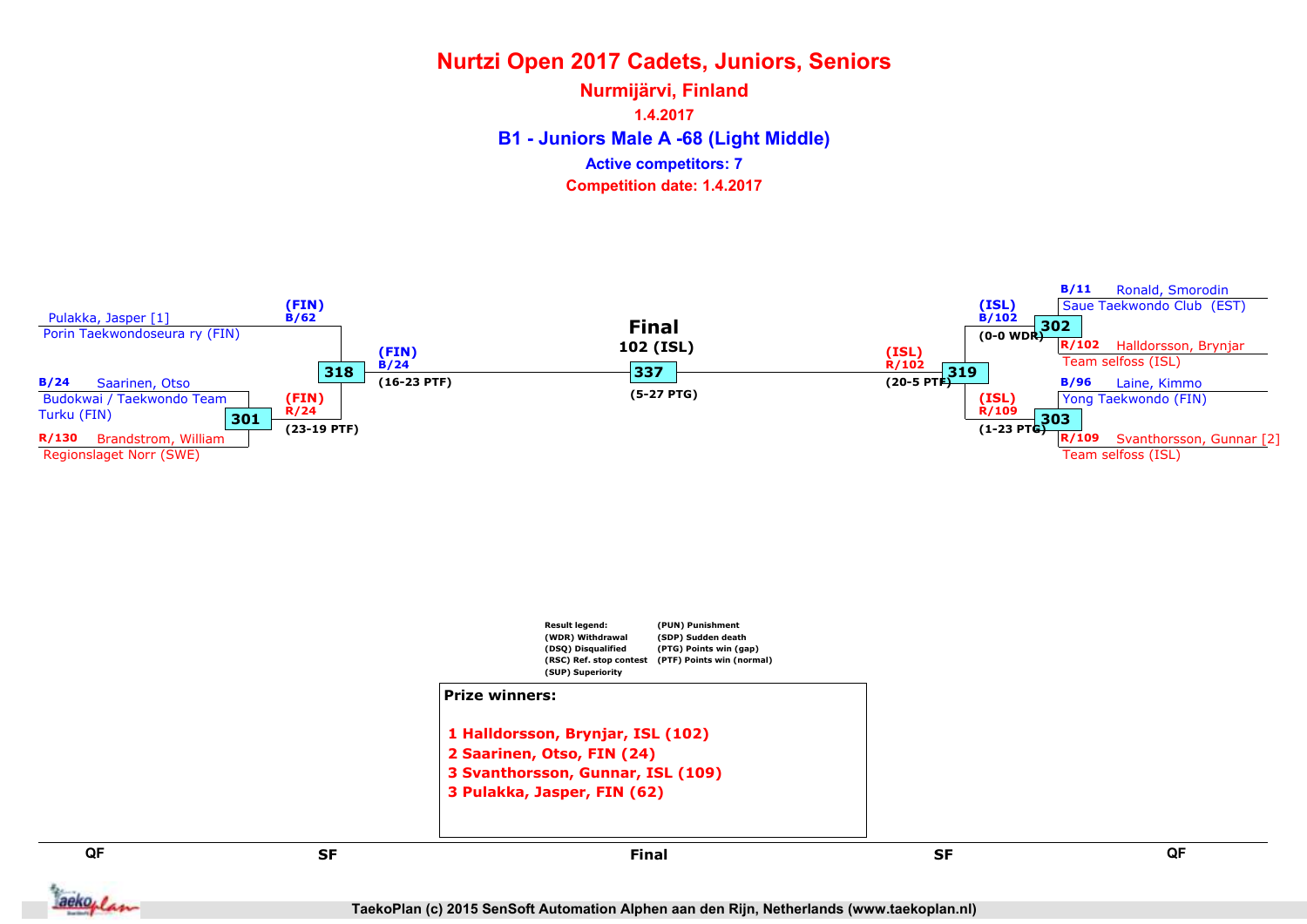B1 - Juniors Male A -73 (Middle) Nurmijärvi, Finland 1.4.2017 Competition date: 1.4.2017 Active competitors: 3



**Jackoplan** 

SF SF Final

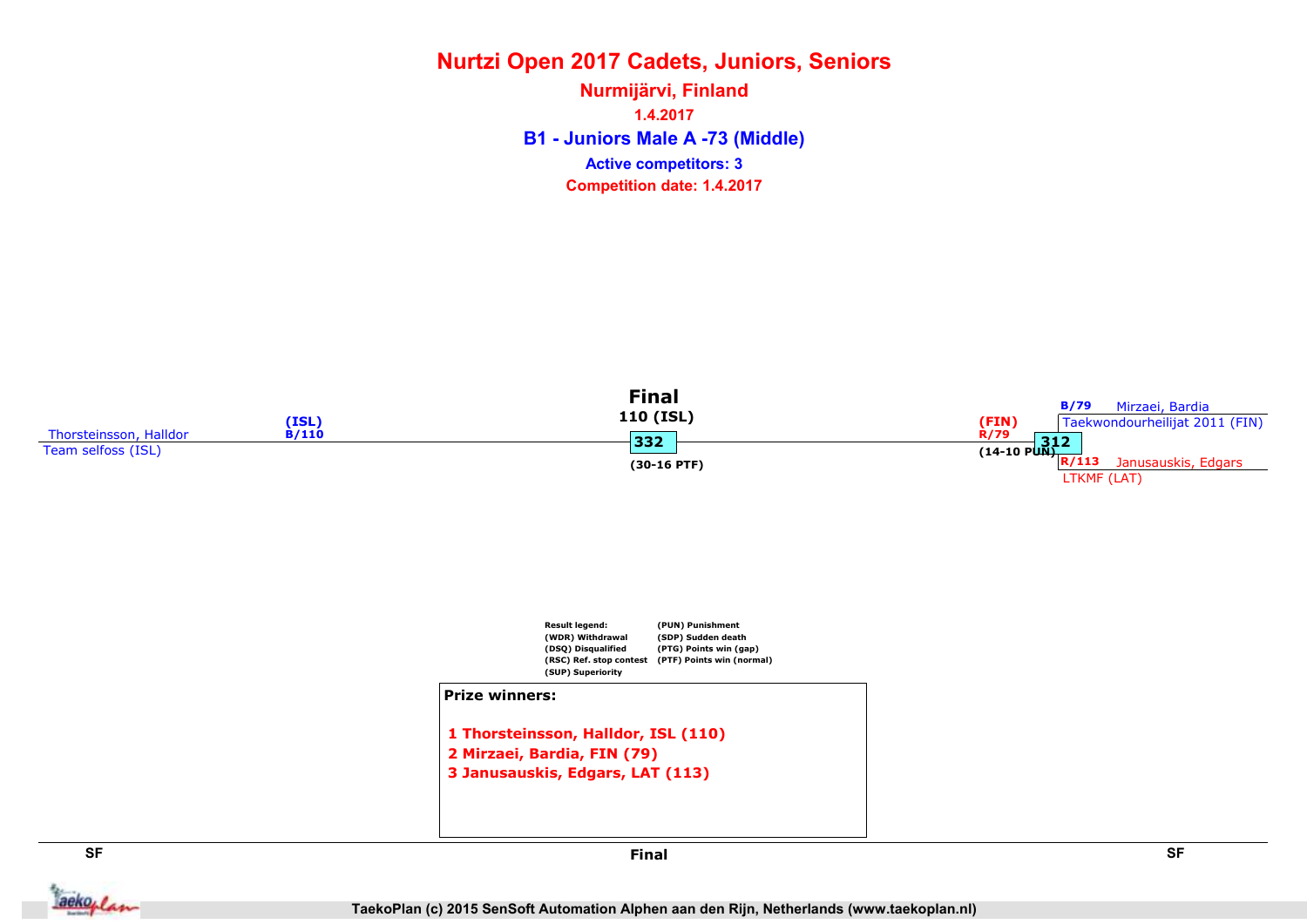B1 - Juniors Male A -78 (Light Heavy) Nurmijärvi, Finland 1.4.2017 Competition date: 1.4.2017 Active competitors: 2





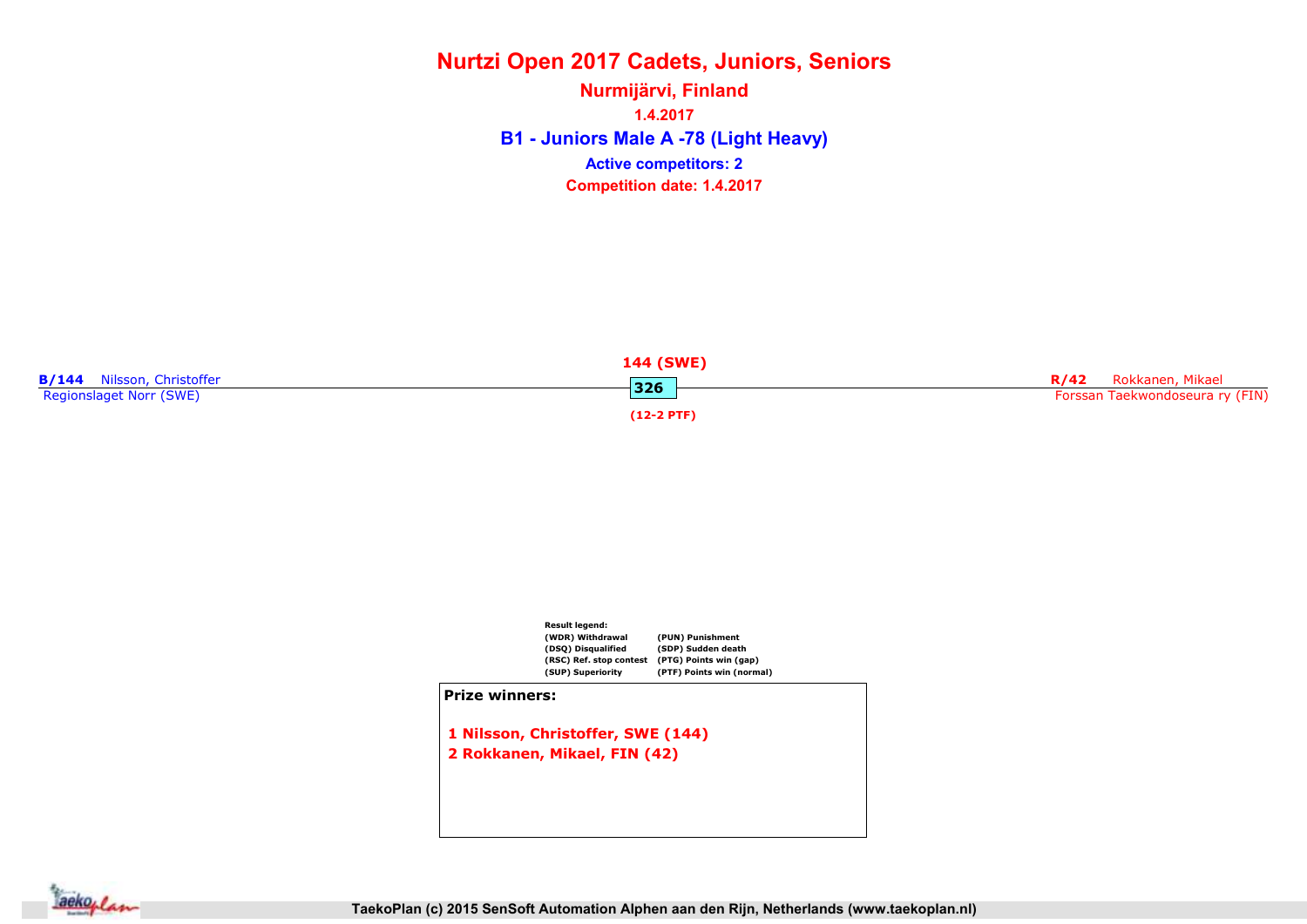B1 - Juniors Female A -44 (Fly) Nurmijärvi, Finland 1.4.2017 Competition date: 1.4.2017 Active competitors: 2





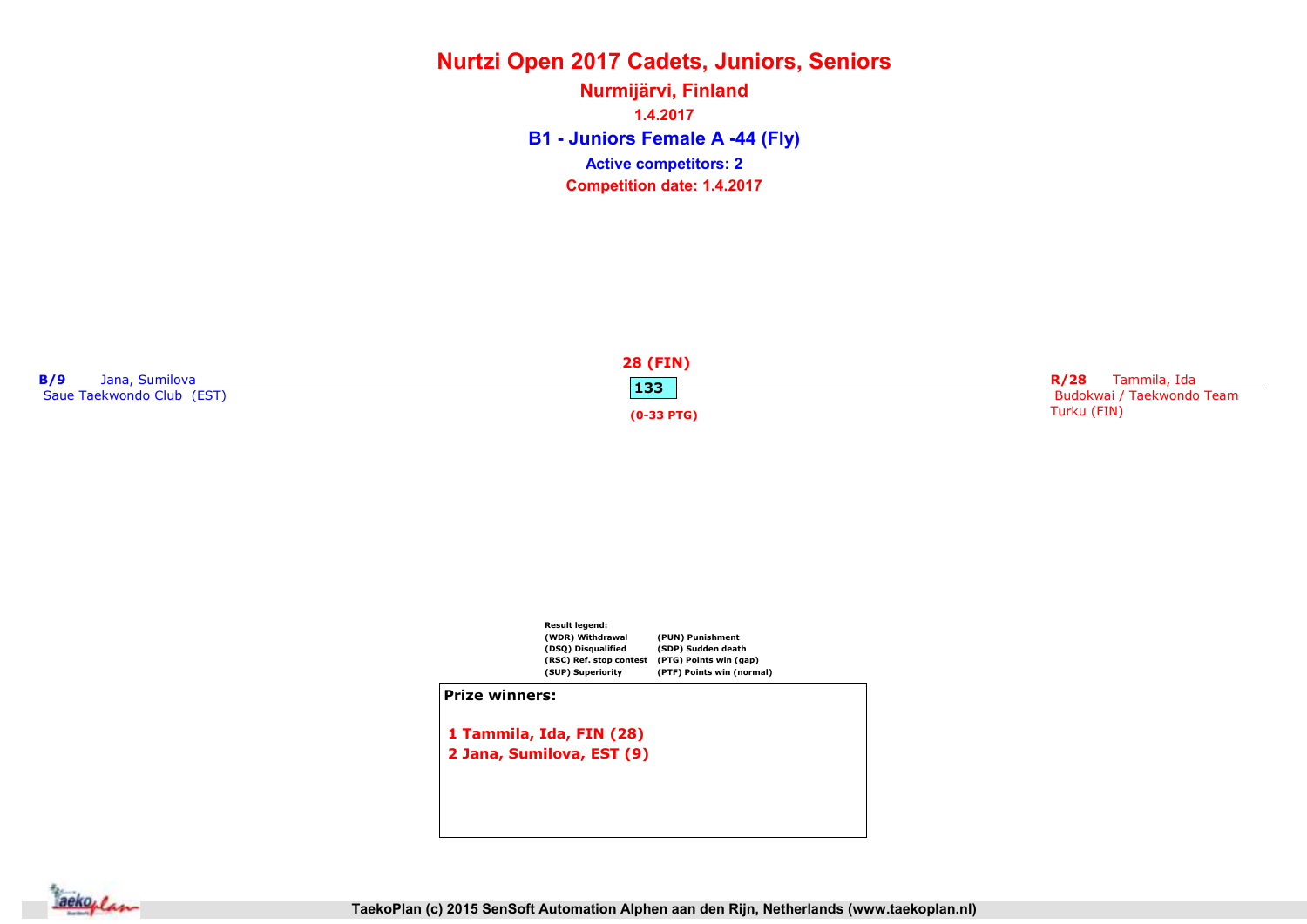B1 - Juniors Female A -49 (Feather) Nurmijärvi, Finland 1.4.2017 Competition date: 1.4.2017 Active competitors: 6



TaekoPlan (c) 2015 SenSoft Automation Alphen aan den Rijn, Netherlands (www.taekoplan.nl)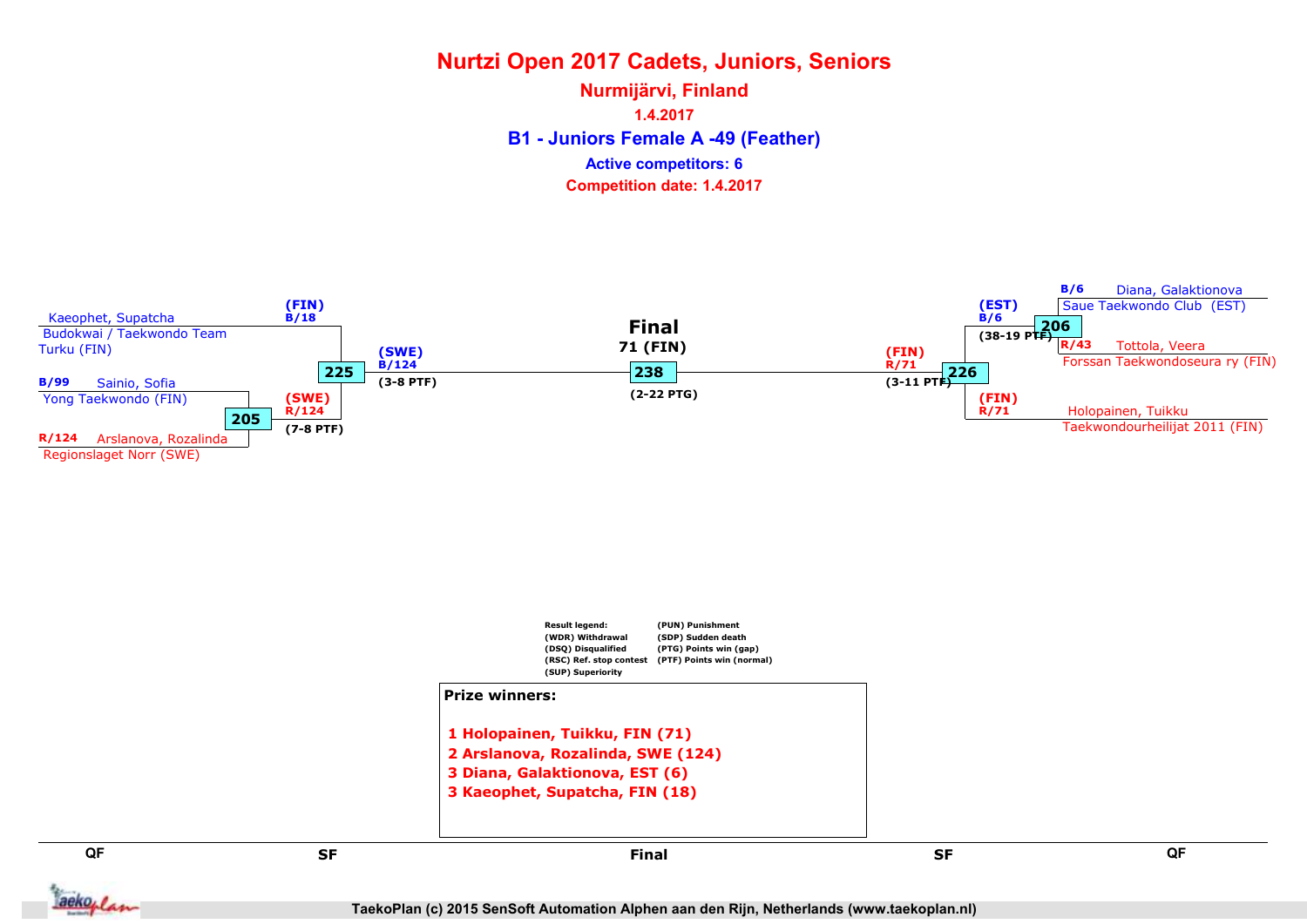B1 - Juniors Female A -52 (Light) Nurmijärvi, Finland 1.4.2017 Competition date: 1.4.2017 Active competitors: 6



TaekoPlan (c) 2015 SenSoft Automation Alphen aan den Rijn, Netherlands (www.taekoplan.nl)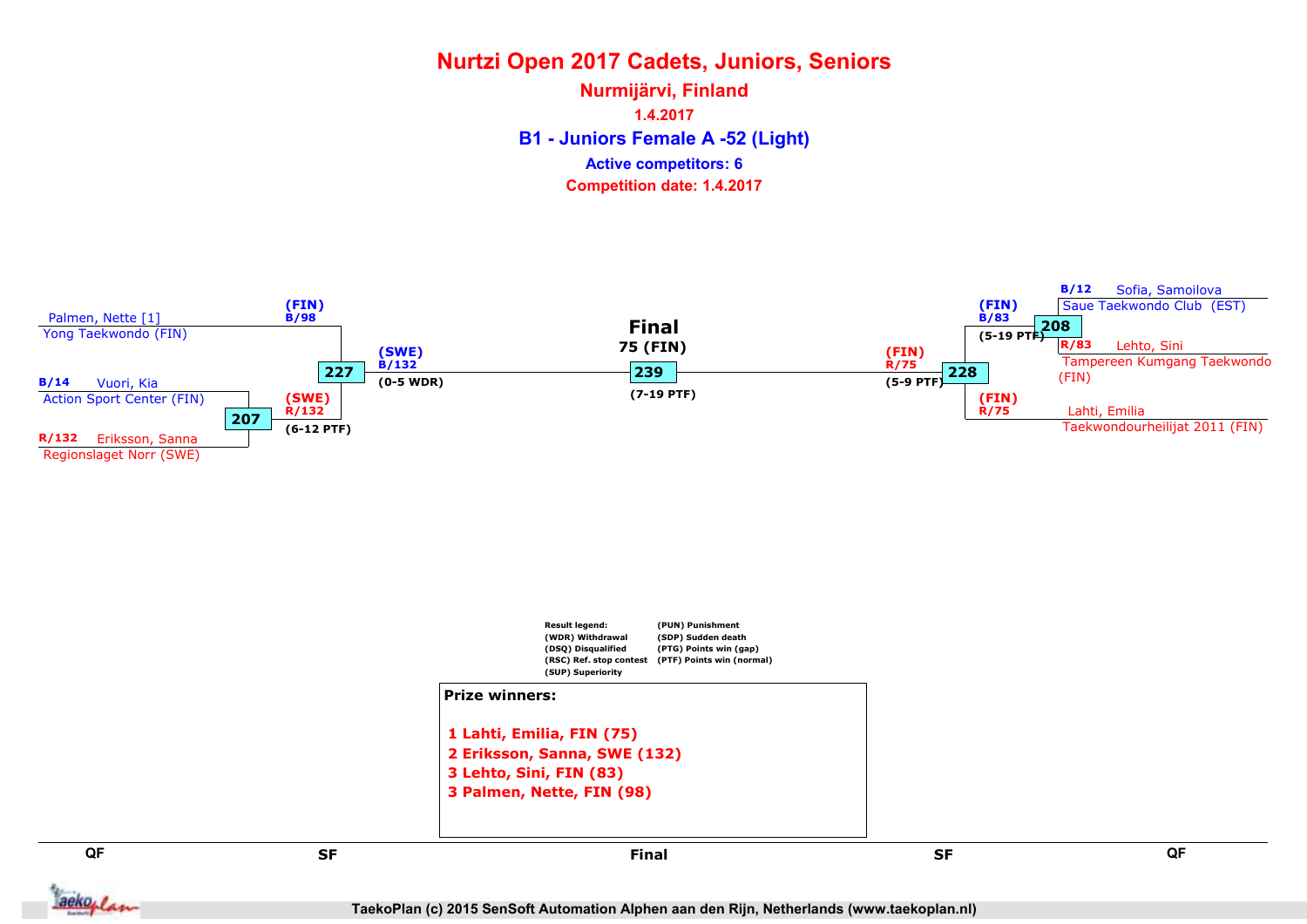B1 - Juniors Female A -59 (Light Middle) Nurmijärvi, Finland 1.4.2017 Competition date: 1.4.2017 Active competitors: 4



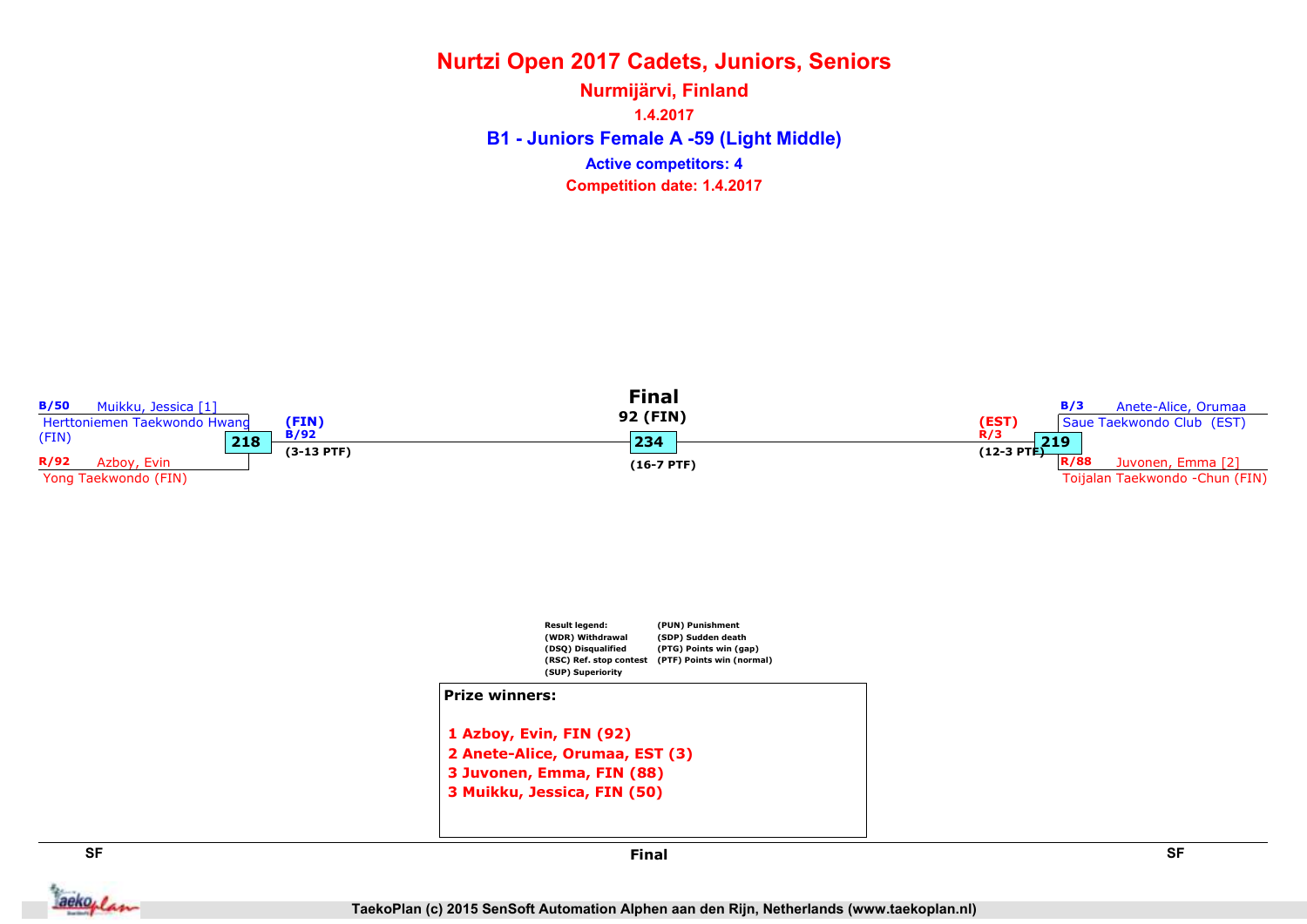### Nurtzi Open 2017 Cadets, Juniors, Seniors B1 - Juniors Female A -63 (Middle) Nurmijärvi, Finland 1.4.2017 Competition date: 1.4.2017 Active competitors: 3



aekoplan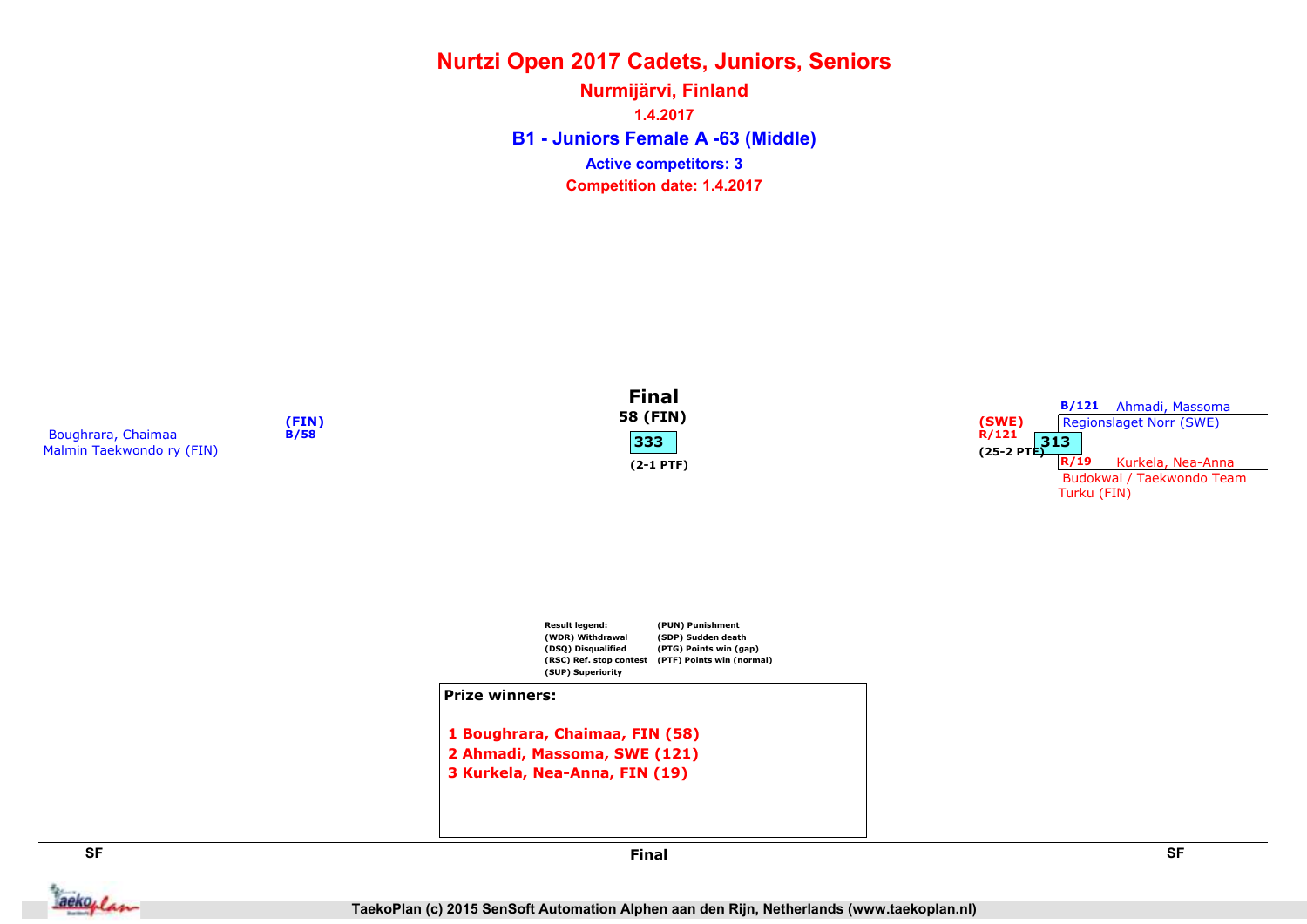### Nurtzi Open 2017 Cadets, Juniors, Seniors B1 - Juniors Female A +68 (Heavy) Nurmijärvi, Finland 1.4.2017 Competition date: 1.4.2017 Active competitors: 3







**Jackoplan** 

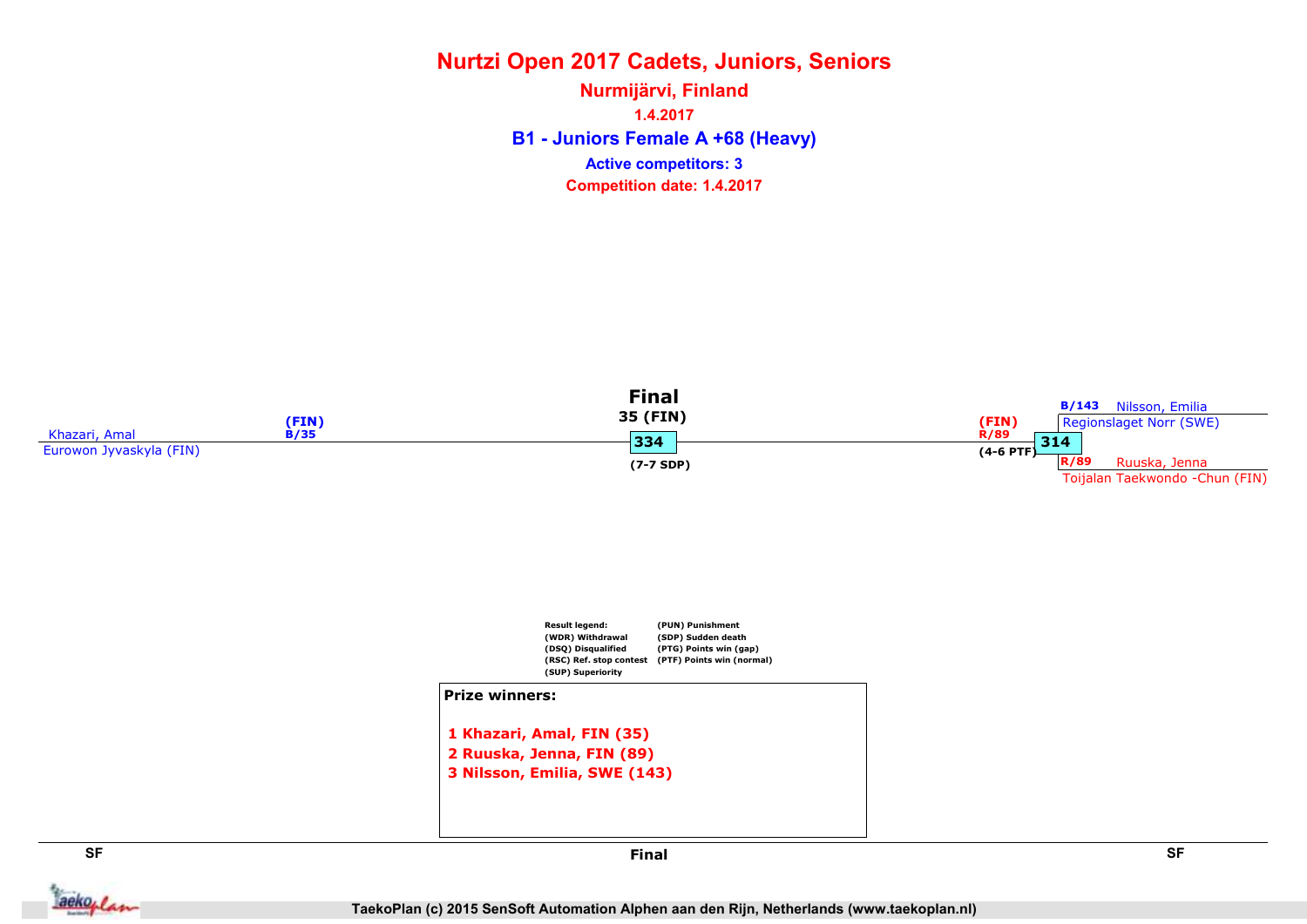R1 - Seniors Male A -58 (Fly) Nurmijärvi, Finland 1.4.2017 Competition date: 1.4.2017 Active competitors: 2





1 Lindberg, Christoffer, SWE (138) 2 Pohjanjoki, Matias, FIN (22)

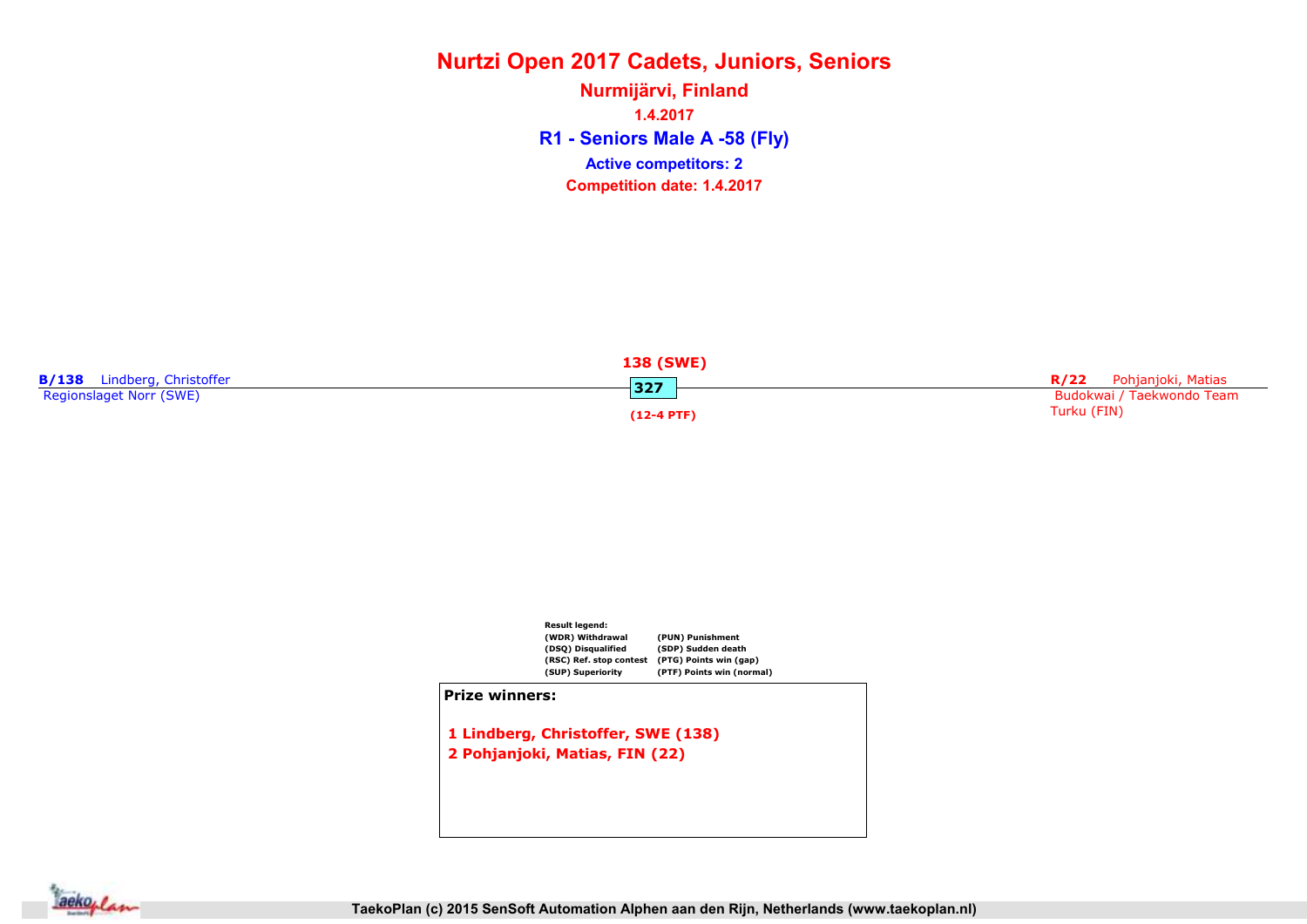R1 - Seniors Male A -63 (Bantam) Nurmijärvi, Finland 1.4.2017 Competition date: 1.4.2017 Active competitors: 4



aekoplan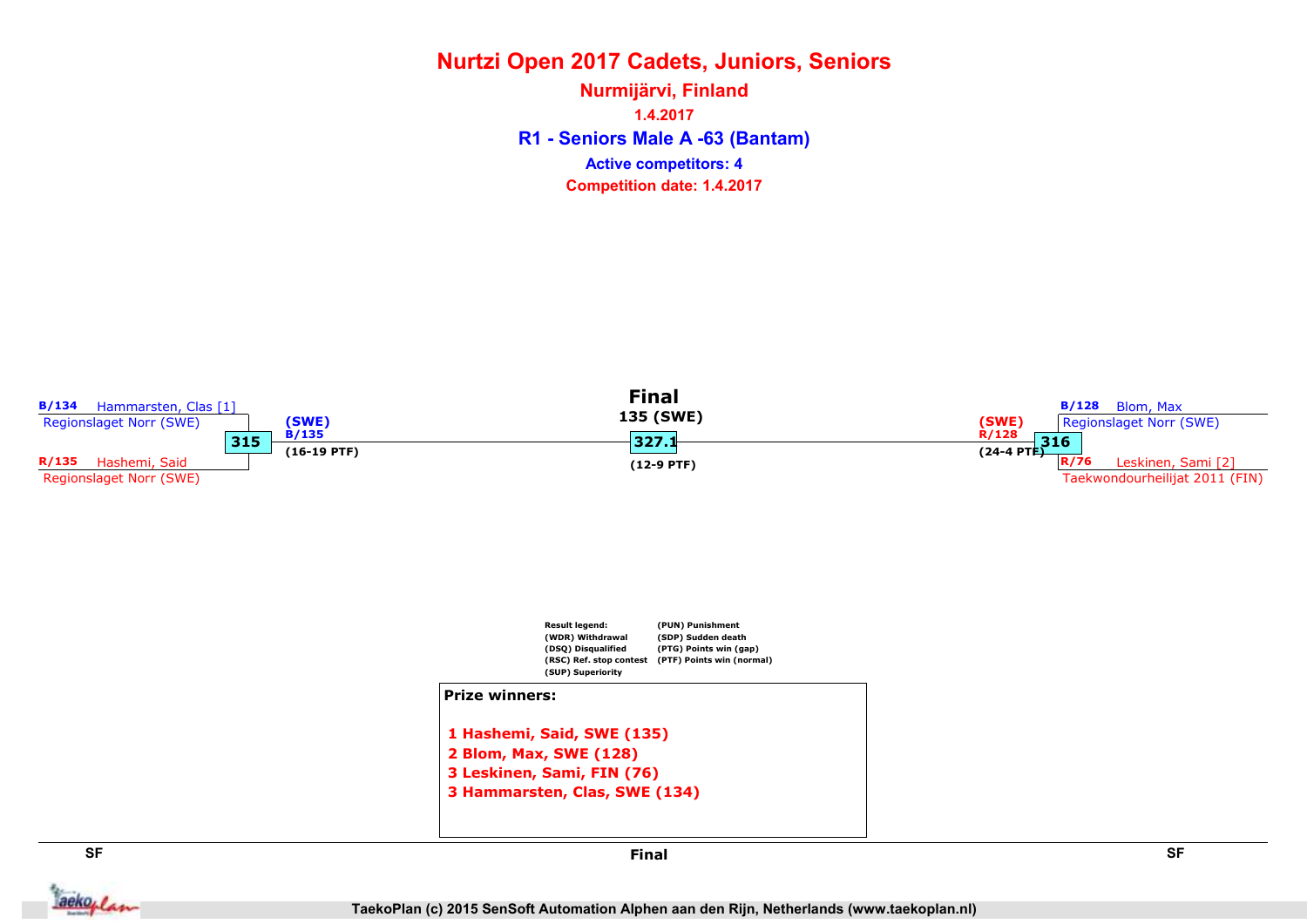R1 - Seniors Male A -68 (Feather) Nurmijärvi, Finland 1.4.2017 Competition date: 1.4.2017 Active competitors: 5

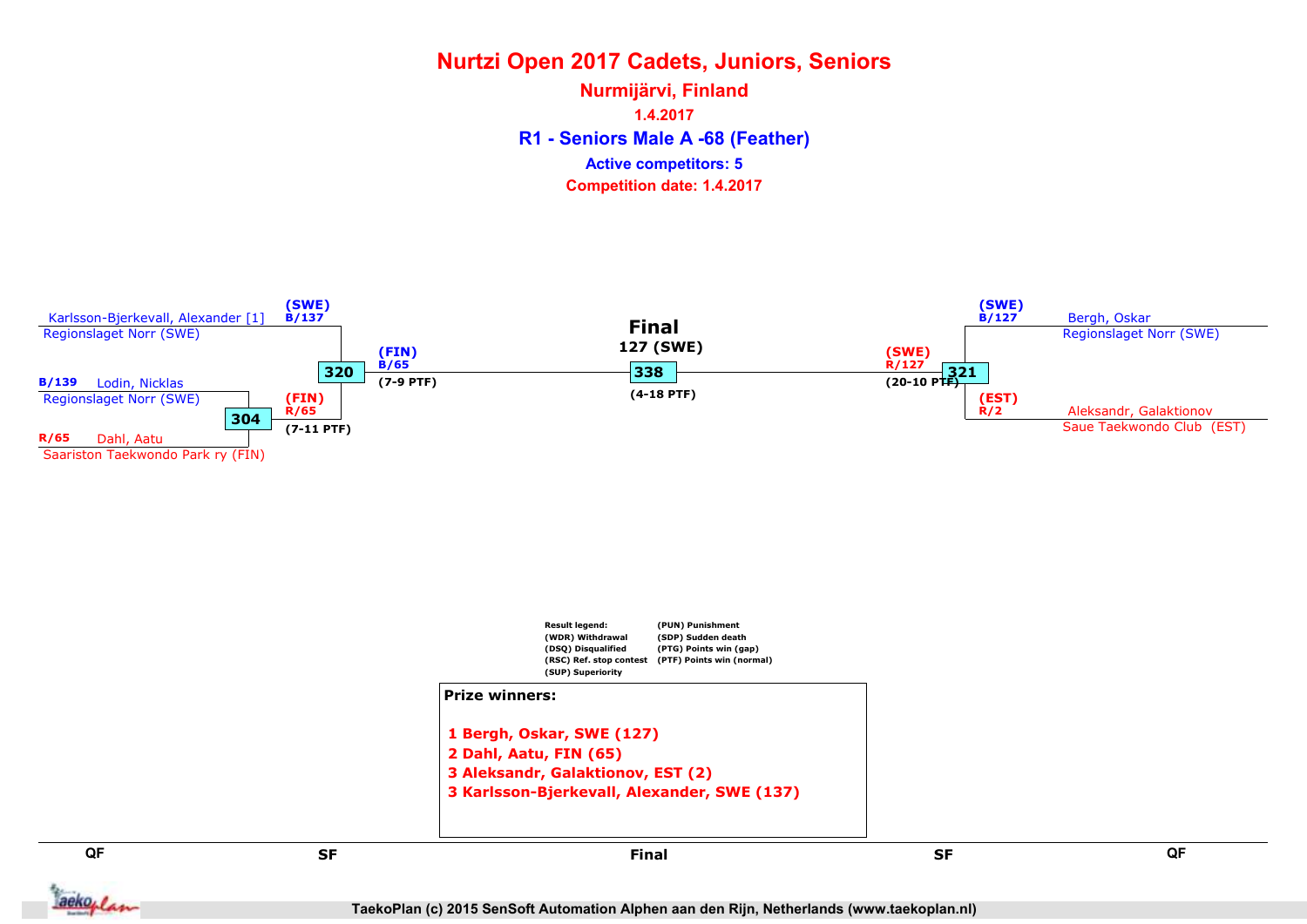R1 - Seniors Male A -74 (Light) Nurmijärvi, Finland 1.4.2017 Competition date: 1.4.2017 Active competitors: 2





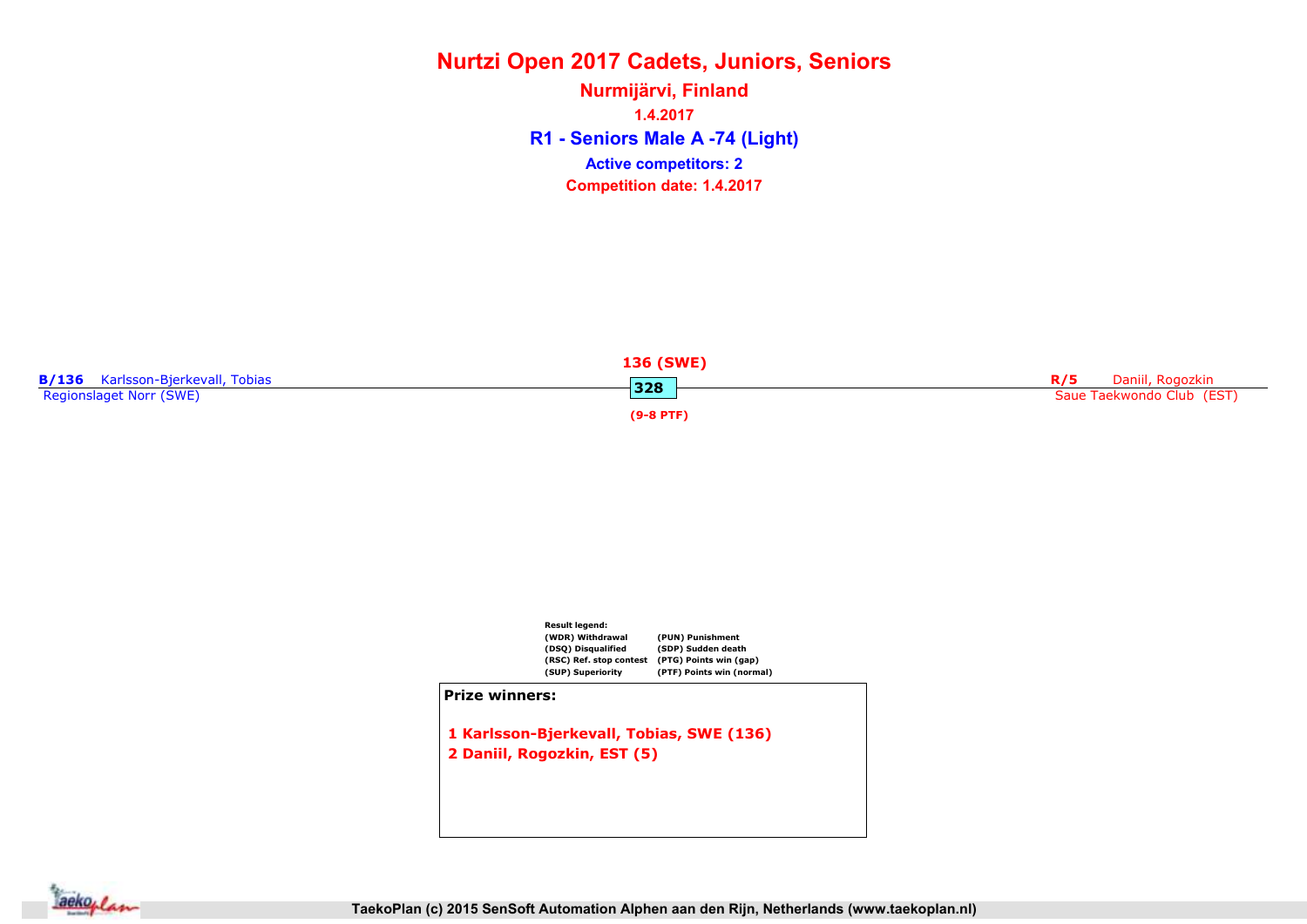R1 - Seniors Male A -80 (Welter) Nurmijärvi, Finland 1.4.2017 Competition date: 1.4.2017 Active competitors: 8



aekoplan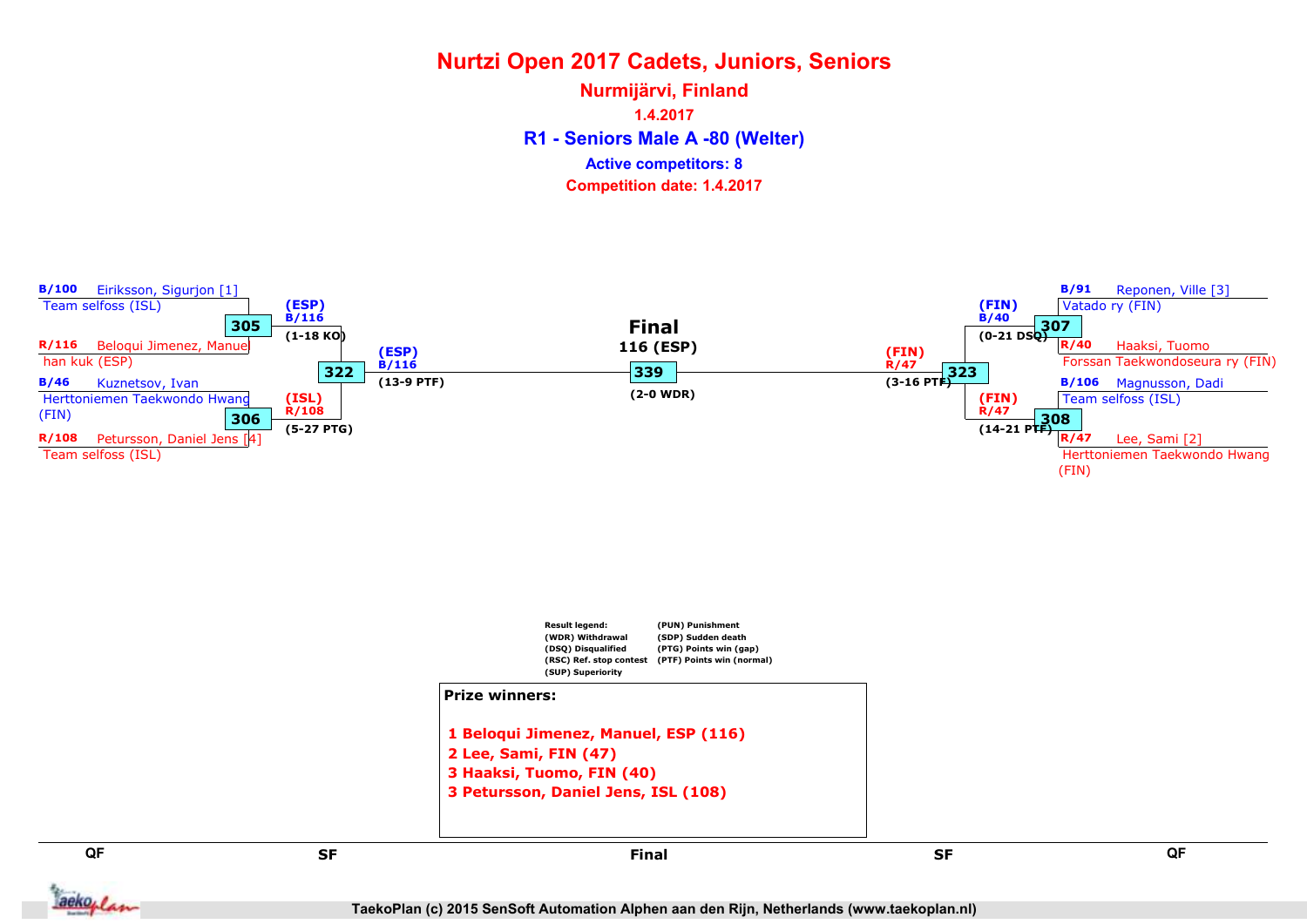# Nurtzi Open 2017 Cadets, Juniors, Seniors Nurmijärvi, Finland

R1 - Seniors Male A +87 (Heavy) 1.4.2017 Competition date: 1.4.2017 Active competitors: 3



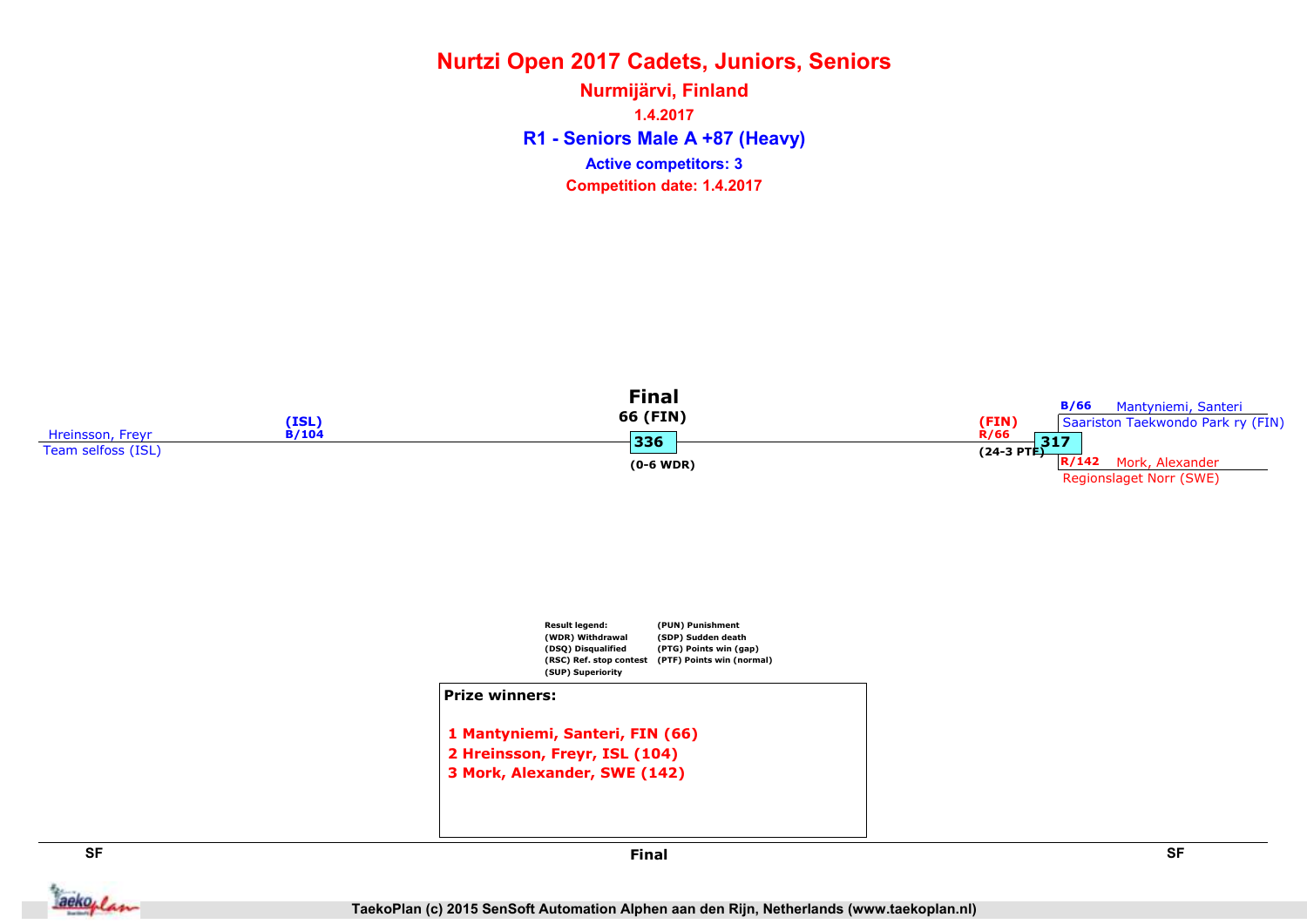R1 - Seniors Female A -49 (Fly) Nurmijärvi, Finland 1.4.2017 Competition date: 1.4.2017 Active competitors: 3





```
2 Ofer, Mor, ISR (111)
3 Galaktionova, Diana., EST (8)
```
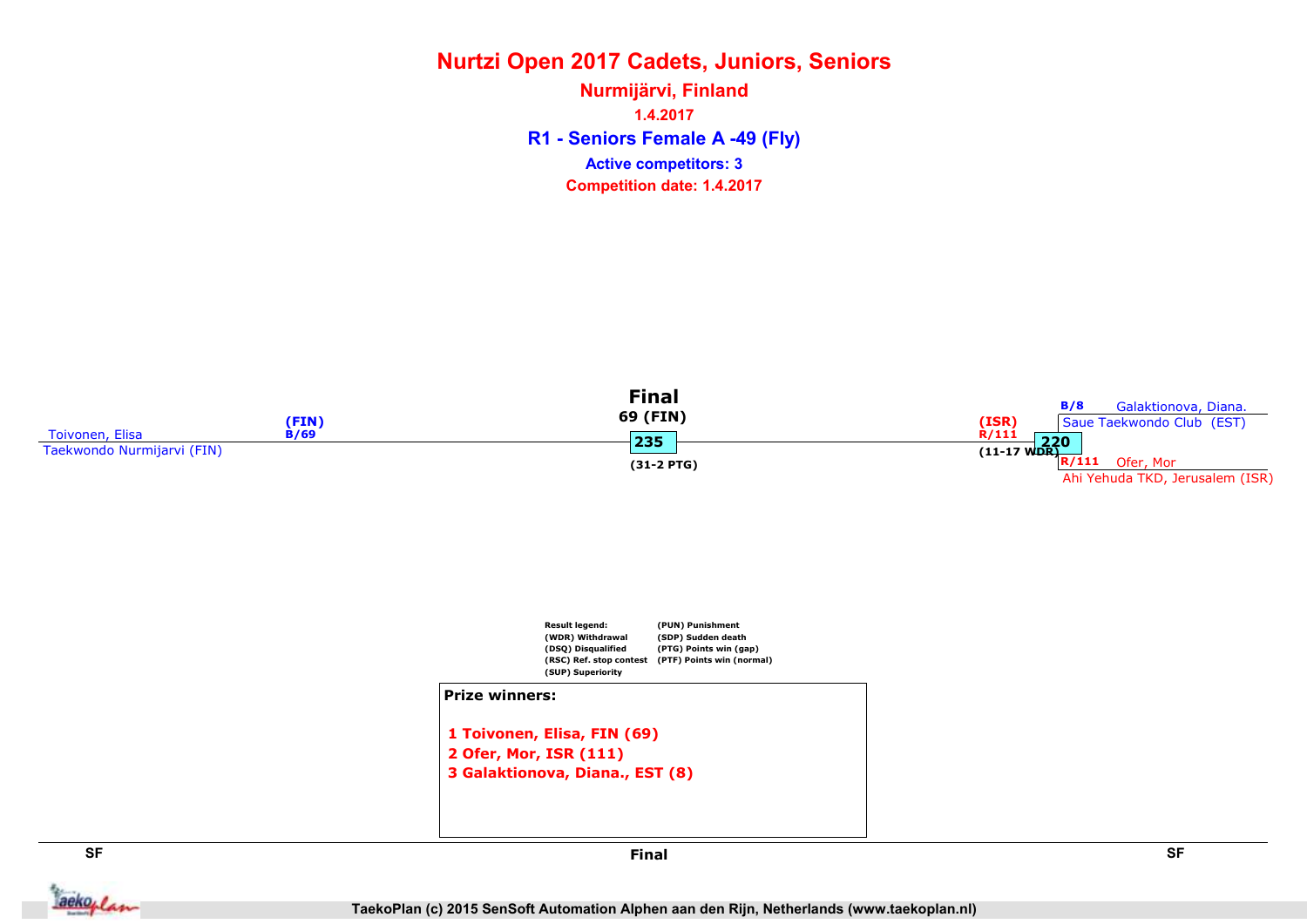R1 - Seniors Female A -62 (Light) Nurmijärvi, Finland 1.4.2017 Competition date: 1.4.2017 Active competitors: 9



TaekoPlan (c) 2015 SenSoft Automation Alphen aan den Rijn, Netherlands (www.taekoplan.nl)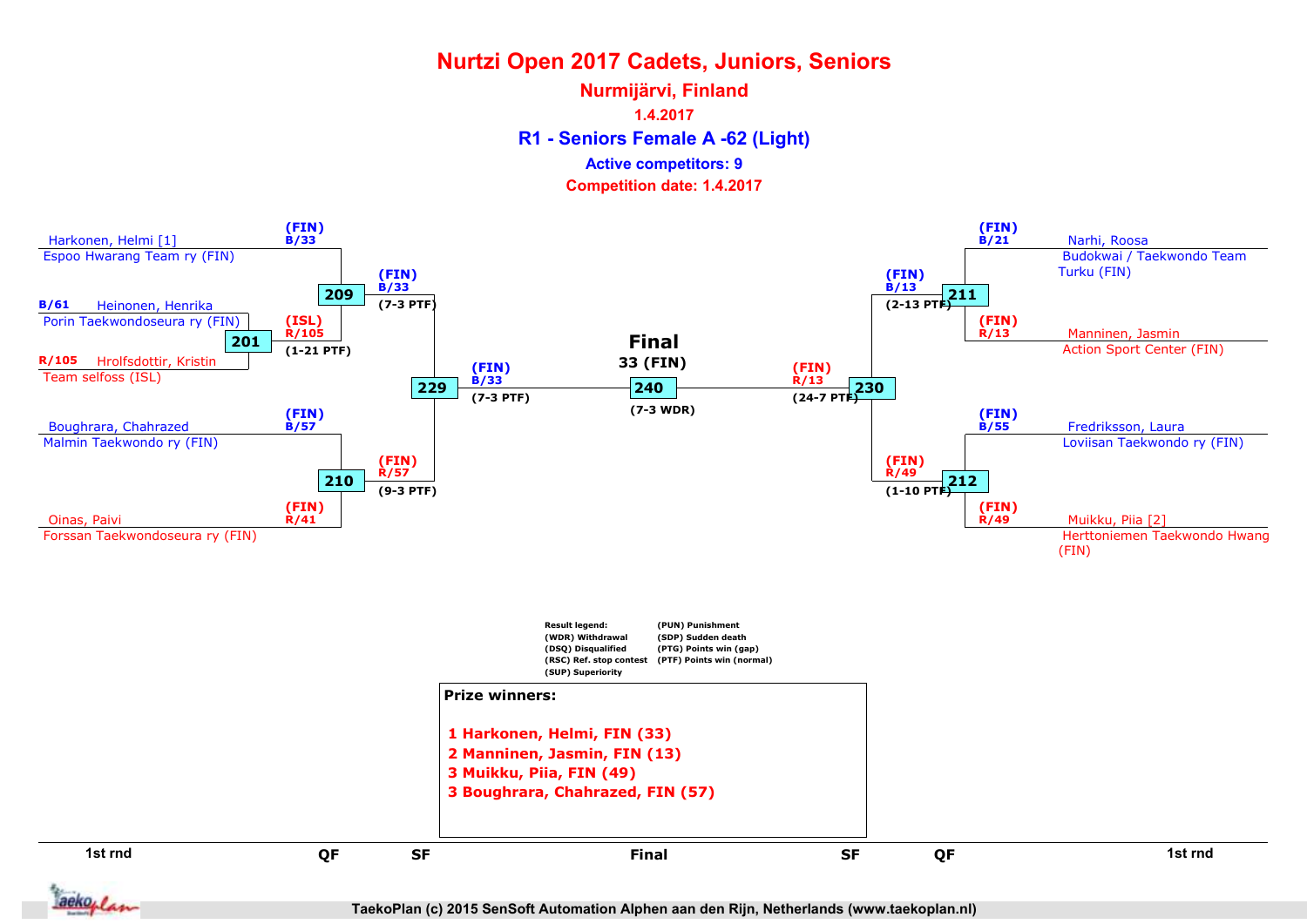R1 - Seniors Female A -67 (Welter) Nurmijärvi, Finland 1.4.2017 Competition date: 1.4.2017 Active competitors: 2